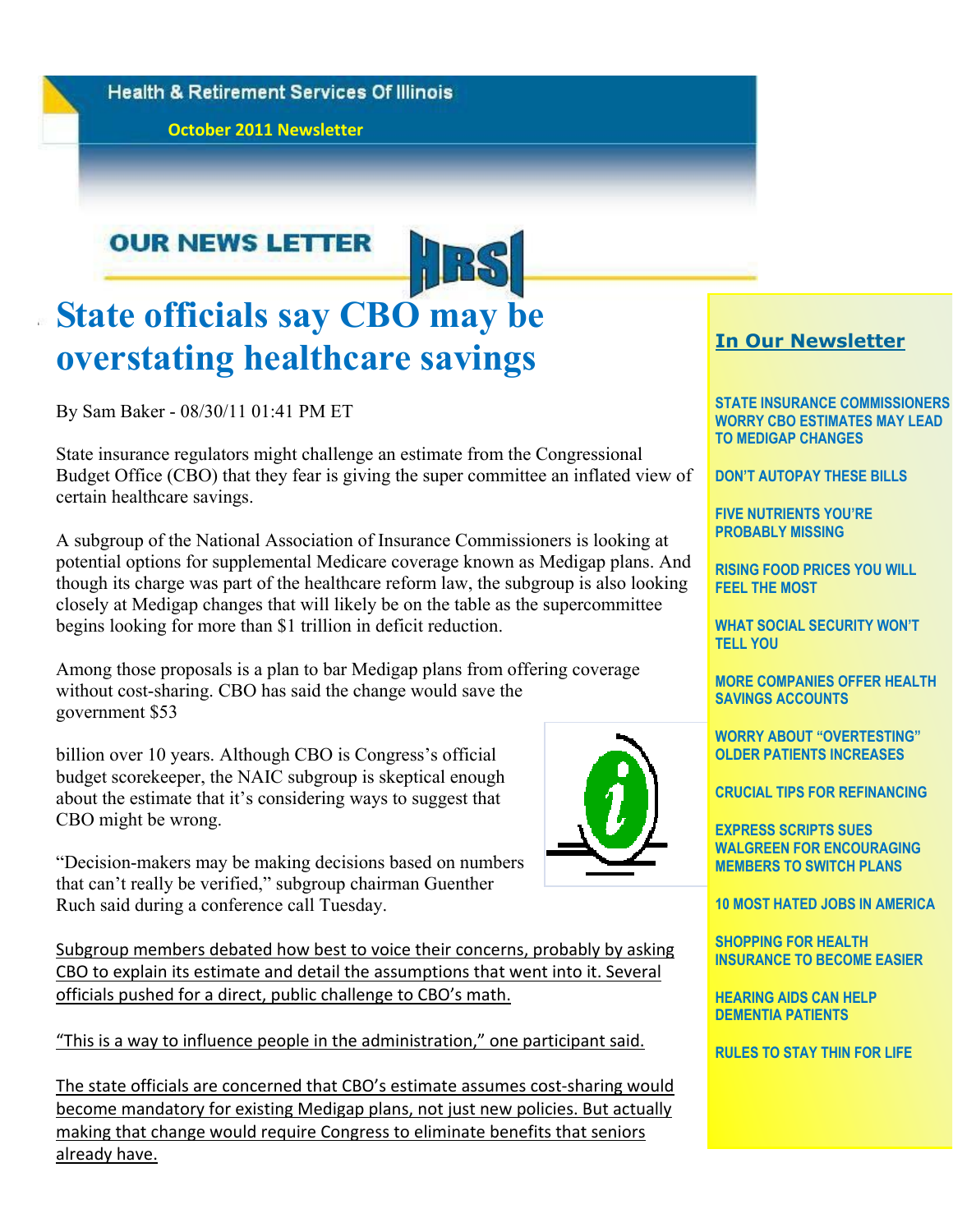### More likely, lawmakers would only tinker with new policies and see smaller savings as a result.

Some state officials are uneasy not just with the CBO score, but with the broader prospect of making major changes to Medigap.

An early draft of the panel's report takes the tone that Congress should "be careful what you do with things that have been working very well," Ruch said.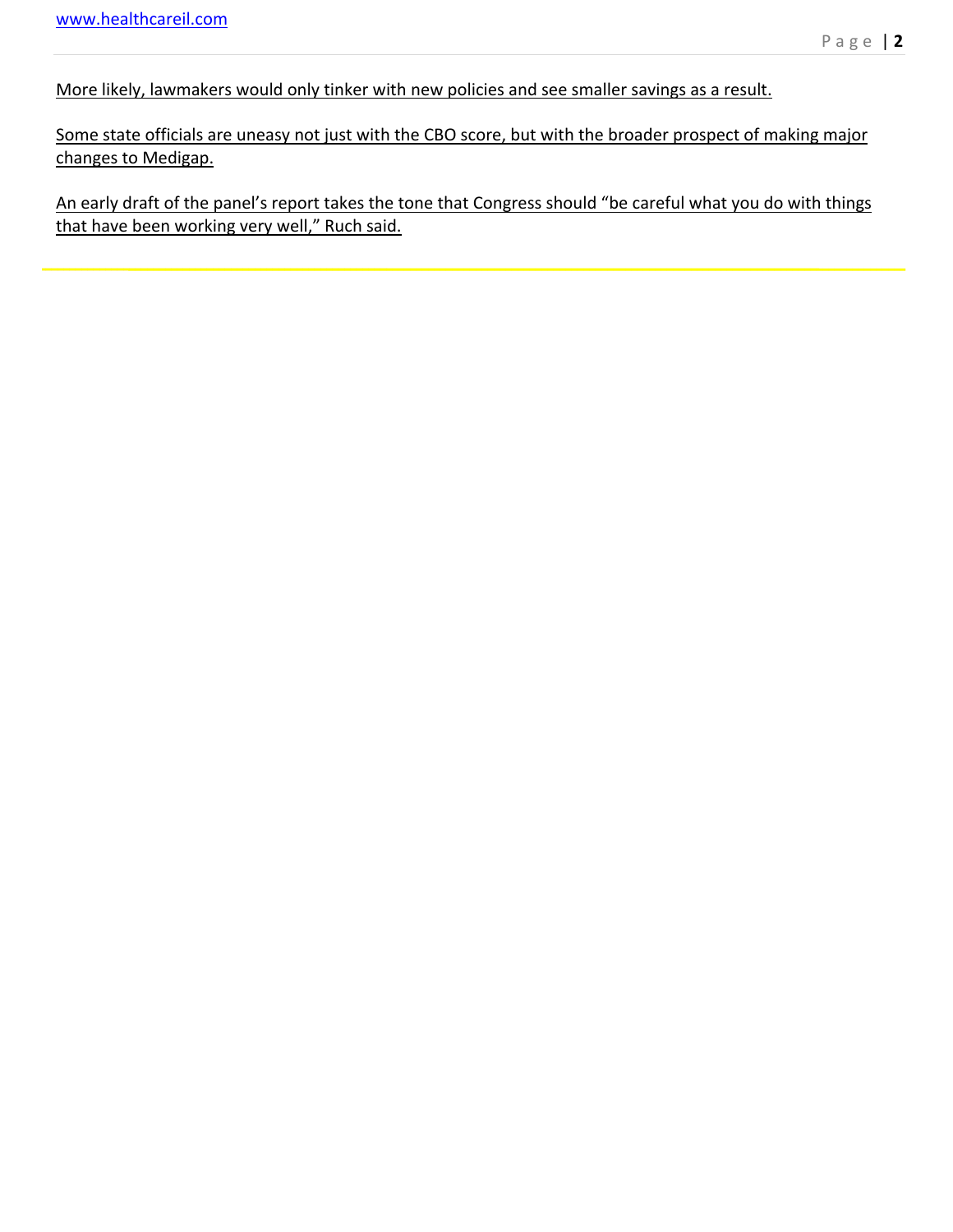# **First Person: The 6 Bills I Never Auto-Pay**

YAHOO! CONTRIBUTOR

Tal Boldo, On Friday August 26, 2011, 4:24 pm EDT

Before deciding if a recurring bill is a good candidate for auto-pay, I ask myself three questions: Is the payment amount different every month? Will I have to wait a full billing cycle for a credit if I'm overcharged? And will my contract renew automatically? If the answer is "yes" to any of these questions, I do not set up auto-pay. Here's why.

### **Internet**

When my Internet service provider's promotion expired, my rate rose from \$24.99 to \$39.99 a month. Because I signed up for auto-pay, I saw the price increase only after my checking account was debited. After I called my provider, my account was switched to a new promotion and a refund was issued. But the credit was not processed until the next billing cycle.

### **Cell Phone**

After my cell phone number was used for fraudulent purchases online, my bank account was debited \$75 through auto-pay billing. To stop future charges, I switched phone numbers, but this resulted in double billing when my cell phone provider mistakenly charged me for both my old and new accounts. It took two months for me to receive credit for the erroneous charges.

### **Utilities**

Monthly utility charges vary depending on consumption, making it difficult to budget for them through auto-pay. My heating bill can fluctuate by as much as \$250 between the winter and summer months. And, although I cut my water consumption in half over the past year, my water bill keeps rising due to a price increase. While autopay is processed on the due date, manual payments allow a delay of a week or two since my utilities do not charge late fees.

### **Subscriptions**

Though I subscribe to medical journals and talk radio streaming, I don't set them up for auto-pay because they typically entail an automatic subscription renewal as well. Making a one-time membership or subscription payment puts a cap on my financial commitment and prevents surprise withdrawals from my checking account in the future.

### **Credit Cards**

I use a single credit card for most purchases to take advantage of the 3% to 5% cash-back points. Since my charges vary from month to month, so does my minimum payment. I, therefore, avoid setting up auto-pay for an unknown sum. Instead, I manually pay the card as soon as the funds become available in my checking account.

### **DVD Rental**

After my home-delivery DVDs were lost in the mail, I was charged \$45 by my provider. Though I was issued a refund when I filed a lost-in-mail report, the funds took seven business days to appear in my checking account. Since then, I no longer set up auto-pay from my checking account. I use a credit card instead.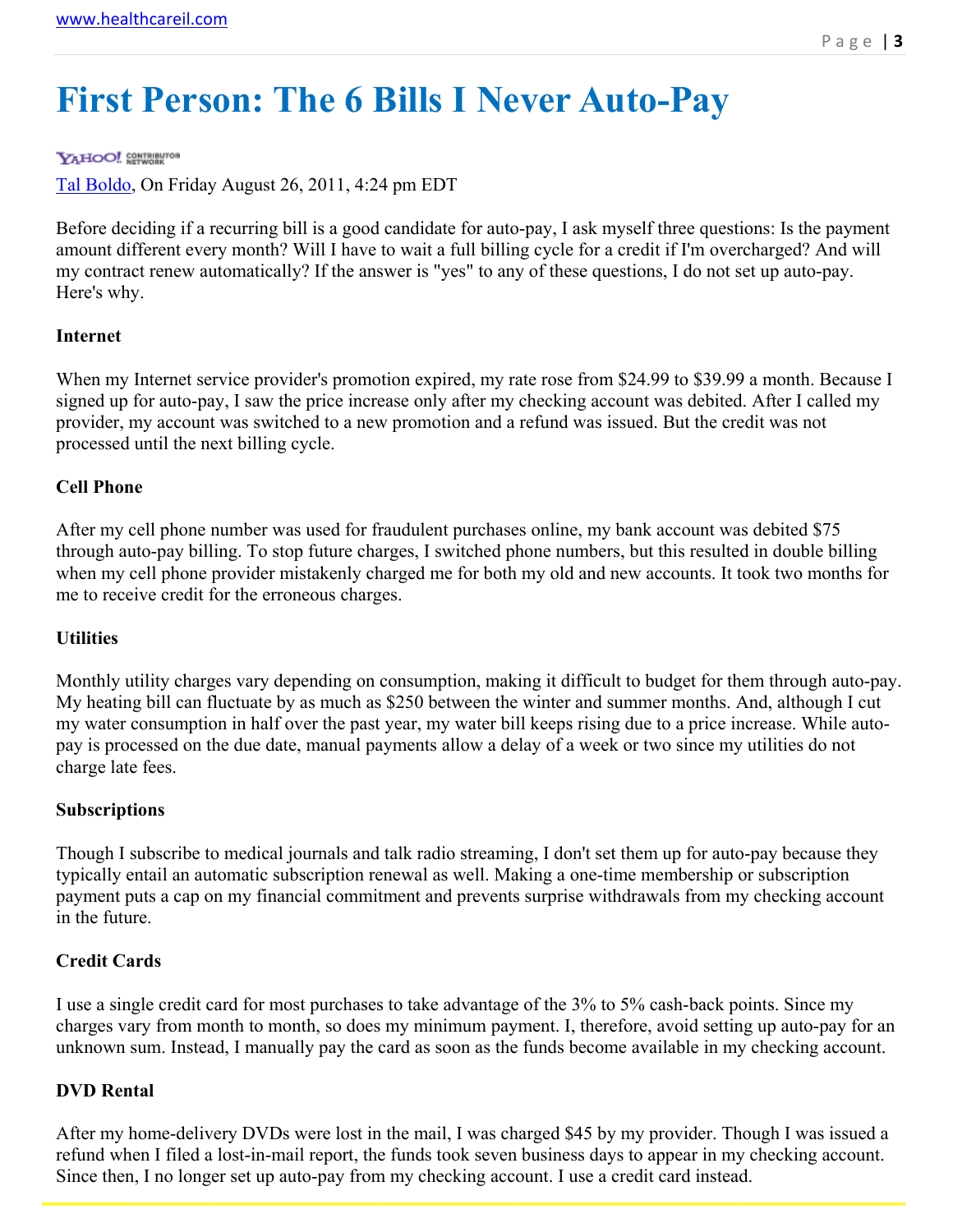## **FIVE NUTRIENTS YOU'RE PROBABLY MISSING**

#### **5 Nutrients You're Not Getting Enough Of**

By Bill Phillips and the Editors of Men's Health Sep 01, 2011



**Men's Health** 

by Bill Phillips and the Editors of Men's Health

After a long hard day at the office, I crave a manly dinner. Something that will sharpen my mind, feed my muscles, and infuse me with energy to keep up with two young kids till bedtime.

So, often, I have a bowl of cereal. With bananas and whole milk. Mmm.

Do I feel like I'm depriving my body of key nutrients? Quite the opposite, actually. My favorite dinner isn't just for kids. It contains high levels of three nutrients that American adults need much more of: B12, potassium, and iodine. Our shortfalls with these nutrients—along with vitamin D and magnesium—have serious health consequences, including a higher risk of heart disease and stroke, fatigue, and weight gain.

Here's the good news: These nutrients are readily available in the foods you know and love. You can get more of one simply by spending more time outside. That doesn't sound so hard, does it? Here's how to fortify your diet—and your health.



**1. VITAMIN D**

This vitamin's biggest claim to fame is its role in strengthening your skeleton. But vitamin D isn't a onetrick nutrient: A study in *Circulation* found that people deficient in D were up to 80 percent more likely to suffer a heart attack or stroke. The reason? Vitamin D may reduce inflammation in your arteries. Also, a University of Minnesota study found that people with adequate vitamin D levels release more leptin, a hormone that conveys the "I'm full" message to your brain. Even more impressive, the study also found that the nutrient triggers weight loss primarily from the belly. Another study found that people with higher D levels in their bloodstream store less fat.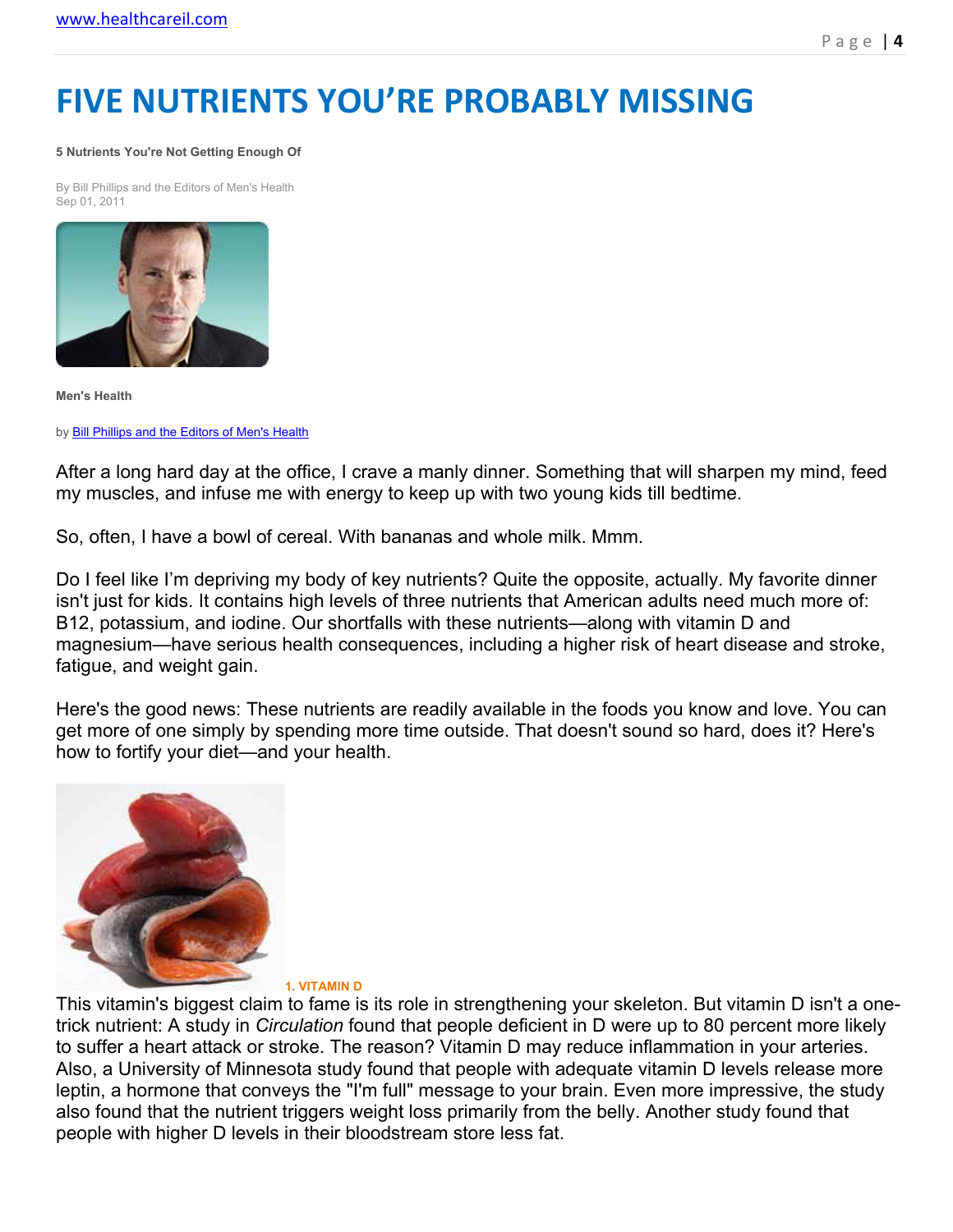*The shortfall:* Vitamin D is created in your body when the sun's ultraviolet B rays penetrate your skin. Problem is, the vitamin D you stockpile during sunnier months is often depleted by winter, especially if you live in the northern half of the United States, where UVB rays are less intense from November through February. When Boston University researchers measured the vitamin D status of young adults at the end of winter, 36 percent of them were found to be deficient.

*Hit the mark:* First, ask your doctor to test your blood levels of 25-hydroxyvitamin D. "You need to be above 30 nanograms per milliliter," says Michael Holick, M.D., Ph.D., a professor of medicine at Boston University. Come up short? Eat foods like salmon (900 IU per serving), mackerel (400 IU), and tuna (150 IU). Milk and eggs are also good, with about 100 IU per serving. But to ensure you're getting enough, take 1,400 IU of vitamin D daily from a supplement and a multivitamin. That's about seven times the recommended daily intake for men, but it takes that much to boost blood levels of D, says Dr. Holick.



**2. MAGNESIUM** 

This lightweight mineral is a tireless multitasker: It's involved in more than 300 bodily processes. Plus, a study in the *Journal of the American College of Nutrition* found that low levels of magnesium may increase your blood levels of C-reactive protein, a key marker of heart disease.

*The shortfall:* Nutrition surveys reveal that men consume only about 80 percent of the recommended 400 milligrams (mg) of magnesium a day. "We're just barely getting by," says Dana King, M.D., a professor of family medicine at the Medical University of South Carolina. "Without enough magnesium, every cell in your body has to struggle to generate energy."

*Hit the mark:* Fortify your diet with more magnesium-rich foods, such as halibut, navy beans, and spinach. Then hit the supplement aisle: Few men can reach 400 mg through diet alone, so Dr. King recommends ingesting some insurance in the form of a 250 mg supplement. One caveat: Scrutinize the ingredients list. You want a product that uses magnesium citrate, the form best absorbed by your body.

DID YOU KNOW? There are 46,000 foods in the average supermarket. How to choose what to put in your cart? Here's your shopping list: The 125 Best Foods.



#### **3. VITAMIN B12**

Consider B12 the guardian of your gray matter: In a British study, older people with the lowest levels of B12 lost brain volume at a faster rate over a span of five years than those with the highest levels.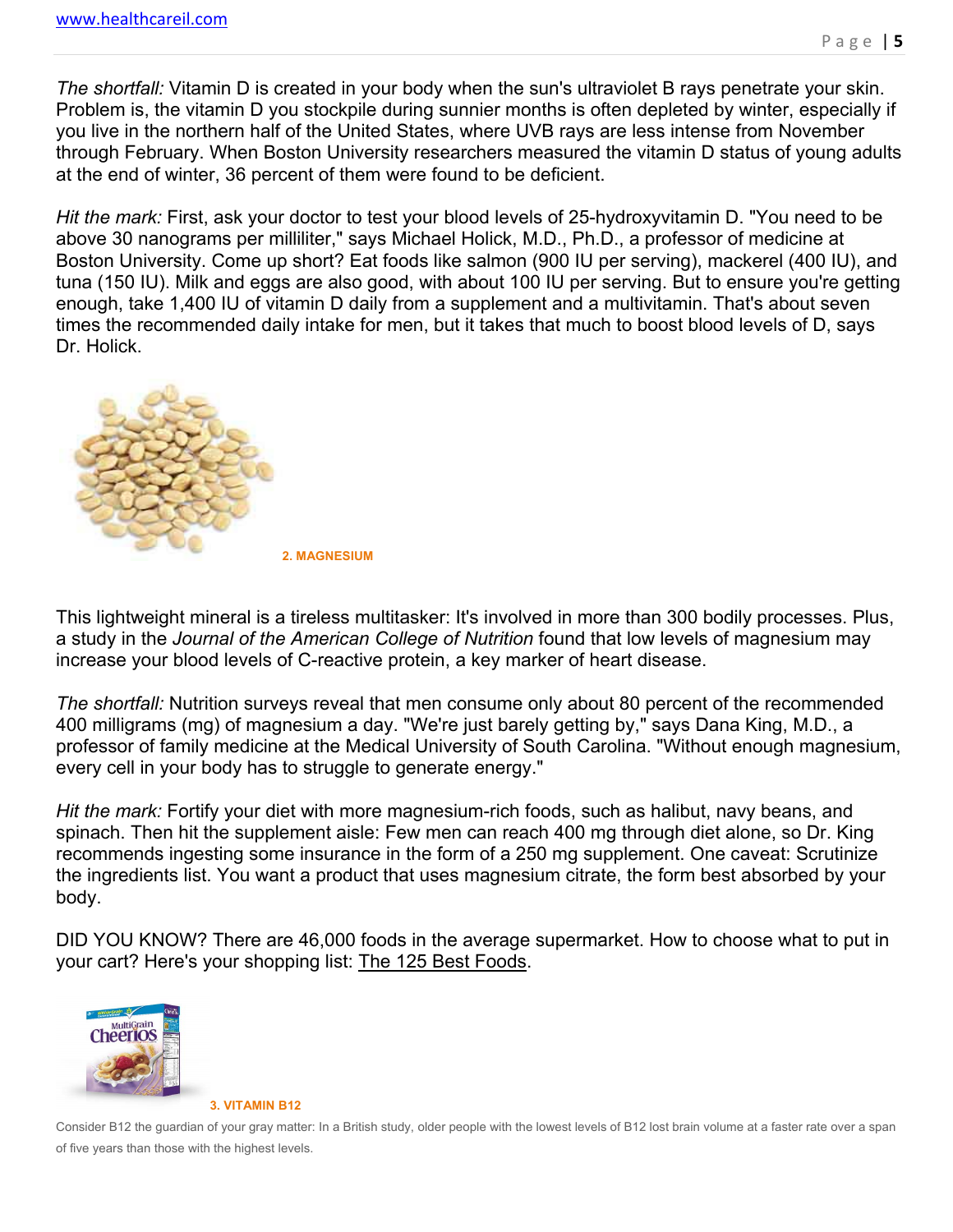*The shortfall:* Even though most men do consume the daily quota of 2.4 micrograms, the stats don't tell the whole story. "We're seeing an increase in B12 deficiencies due to interactions with medications," says Katherine Tucker, Ph.D., director of a USDA program at Tufts University. The culprits: acid-blocking drugs, such as Prilosec, and the diabetes medication metformin.

*Hit the mark:* You'll find B12 in lamb and salmon, but the most accessible source may be fortified cereals. That's because the B12 in meat is bound to proteins, and your stomach must produce acid to release and absorb it. Eat a bowl of 100 percent B12-boosted cereal and milk every morning and you'll be covered, even if you take the occasional acid-blocking med. However, if you pop Prilosec on a regular basis or are on metformin, talk to your doctor about tracking your B12 levels and possibly taking an additional supplement.



### **4. POTASSIUM**

Without this essential mineral, your heart couldn't beat, your muscles wouldn't contract, and your brain couldn't comprehend this sentence. Why? Potassium helps your cells use glucose for energy.

*The shortfall:* Despite potassium's can't-live-without-it importance, nutrition surveys indicate that young men consume just 60 percent to 70 percent of the recommended 4,700 mg a day. To make matters worse, most guys load up on sodium: High sodium can boost blood pressure, while normal potassium levels work to lower it, says Lydia A. L. Bazzano, M.D., Ph.D., an assistant professor of epidemiology at Tulane University.

*Hit the mark:* Half an avocado contains nearly 500 mg potassium, while one banana boasts roughly 400 mg. Not a fan of either fruit? Pick up some potatoes—a single large spud is packed with 1,600 mg. Most multivitamins have less than 100 mg of potassium, so eat your fruits and vegetables, folks!



### **5. IODINE**

Your thyroid gland requires iodine to produce the hormones T3 and T4, both of which help control how efficiently you burn calories. That means insufficient iodine may cause you to gain weight and feel fatigued.

*The shortfall:* Since iodized salt is an important source of the element, you might assume you're swimming in the stuff. But when University of Texas at Arlington researchers tested 88 samples of table salt, they found that half contained less than the FDA-recommended amount of iodine. And you're not making up the difference with all the salt hiding in processed foods—U.S. manufacturers aren't required to use iodized salt. The result is that we've been sliding toward iodine deficiency since the 1970s.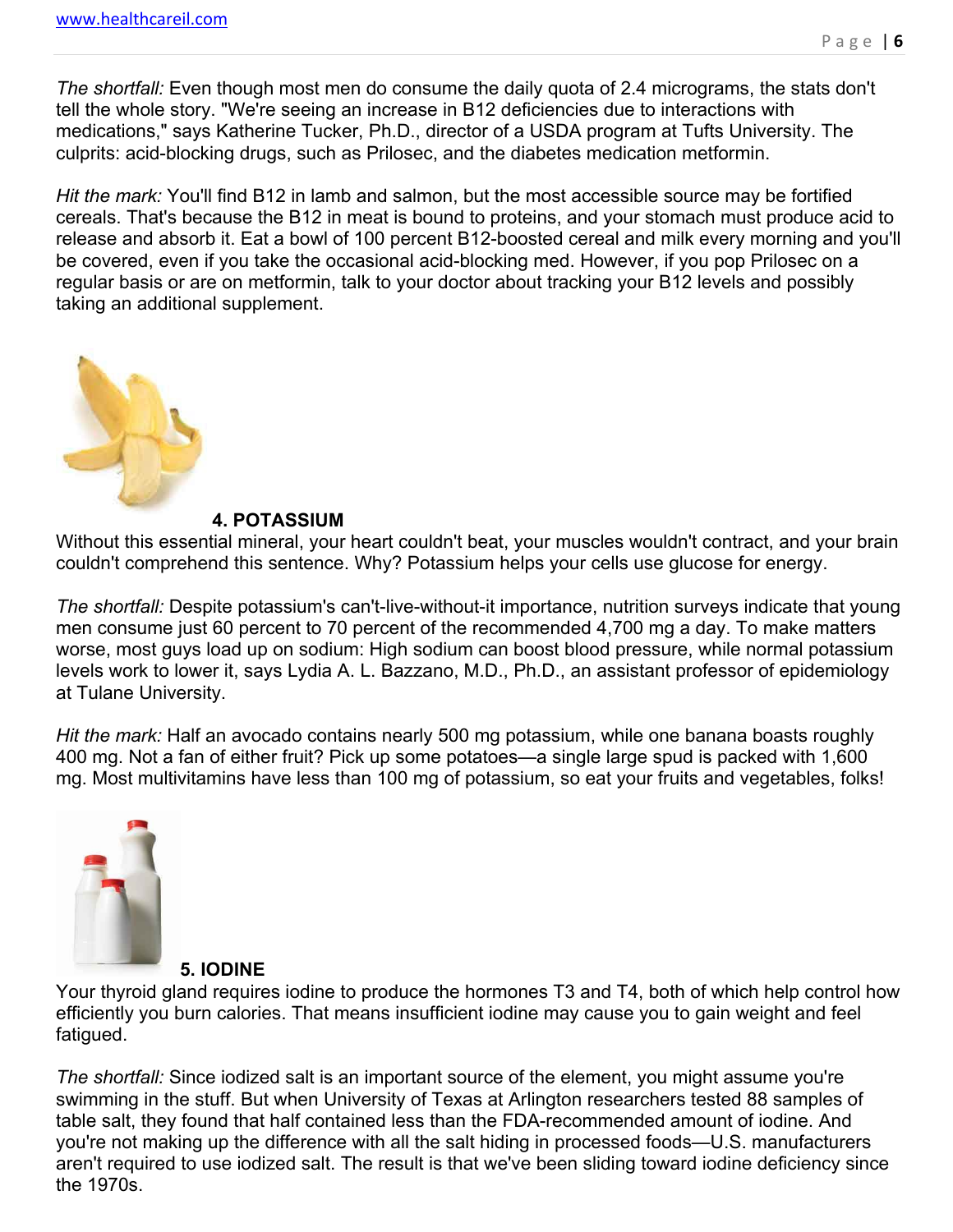*Hit the mark:* Sprinkling more salt on top of an already sodium-packed diet isn't a great idea, but iodine can also be found in a nearly sodium-free source: milk. Animal feed is fortified with the element, meaning it travels from cows to your cereal bowl. Not a milk man? Eat at least one serving of eggs or yogurt a day; both are good sources of iodine.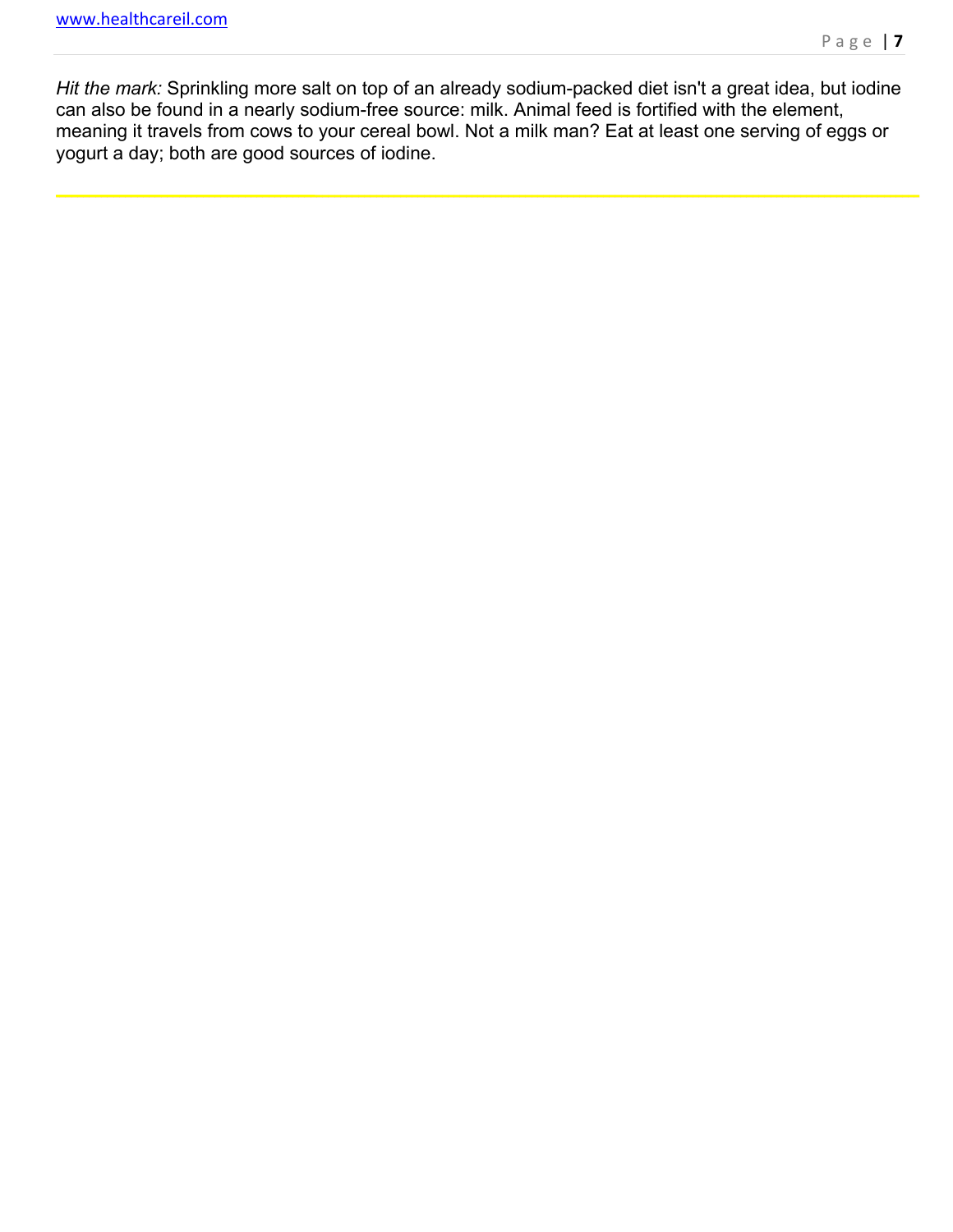# **4 Rising Food Costs That Will Hurt Your Wallet**

Angie Mohr Tuesday, September 6, 2011

Prices are on the rise in grocery stores across the country. You may not notice the changes right away; that loaf of bread may be only a dime more expensive than it was last year. The soda you buy may be the same price but it's now 1.5 liters instead of two. Many of the major cereal manufacturers, such as General Mills, have warned of impending price increases.

### **Why Are Grocery Prices Going Up?**

While almost every grocery store aisle is affected by rising prices, a large part of the reason all comes down to two commodities: wheat and corn. Both food staples have been hit hard for the past two years - a combination of climate change, natural disasters and crop disease. Russia has experienced severe drought for the past two years and had stopped exporting wheat altogether to ensure enough of a domestic supply. They have resumed limited exports as of July 2011 but supplies are still short. A disease called wheat rust UG99 has wiped out crops across Africa and is spreading to other wheatproducing countries at a rapid pace.

There have been many corn crop failures across North America also, but the real culprit for corn is that it is being used to make ethanol, an arguably sustainable fuel. Hundreds of thousands of acres that once grew corn for people now grow it to power our cars.

At first glance, it may seem like these increases will only mean you'll be paying more for a few grocery items like bread and popcorn, but wheat and corn are included in the vast majority of foods that you may eat every day. Here are four areas where you will see rising prices.

### **1. Cereals, Breads and Pasta Products**

Most processed cereals are made from corn and these will be hit hard by price increases in the next year. The commodity price of corn has nearly doubled since 2010 and is rising again due to the massive drought Texas is facing. Breads, rolls, cakes and cookies will all rise in price from the steep jump in the price of wheat. According to food manufacturers, the industry has been holding back from increasing retail prices but cannot absorb the costs any longer.

### **2. Sweets**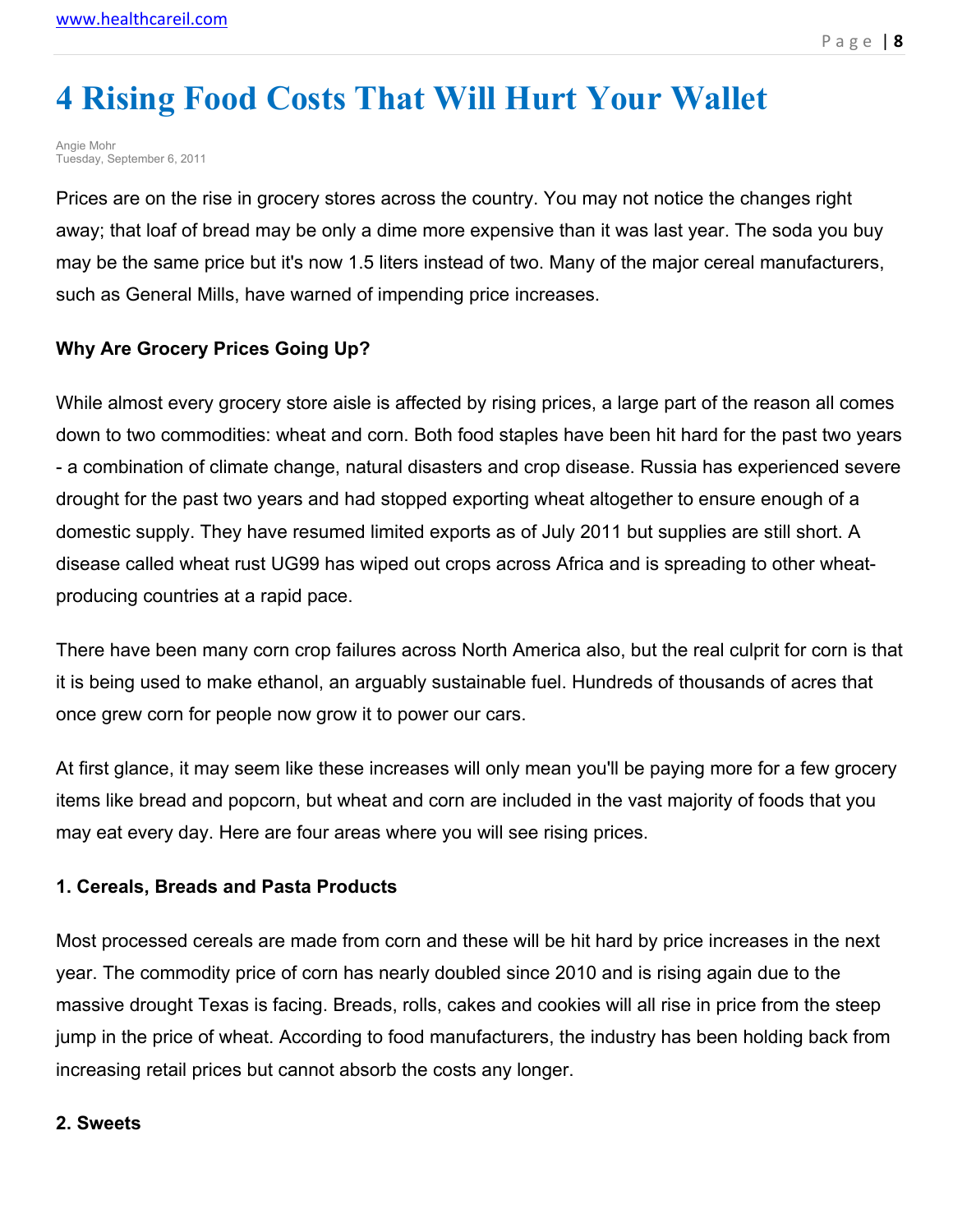Most processed "sweets," from soda to cookies to jam, are made with high fructose corn syrup. The lack of corn supply is causing prices in these areas to steadily rise. Watch out for shrinking packages, as well. Many companies will keep the same price point but drop the amount you get.

### **3. Beef, Pork and Chicken**

Almost all industrialized meats fed on corn, mainly because it was the cheapest feed available. As the price of corn rises, there are still no cheaper alternatives, so the price of meat rises because of the higher input price.

### **4. Cat and Dog Food**

Pet food contains grains in one of two ways: processed dry food often contains corn as one of its primary ingredients and canned food contains meat chunks or wheat-based thickeners. It's not just the cost of human food that will go up.

### **The Bottom Line**

You might not be able to do anything directly about rising grain prices, but you can shop smarter. Look for loss leader sales on those groceries that you purchase regularly. Make more of your own food directly from raw ingredients, such as cookies and rolls. Pet food can be stored for six months to a year so stock up when you can find a good price. Paying more attention to prices in the grocery store will help you stretch your food budget the farthest.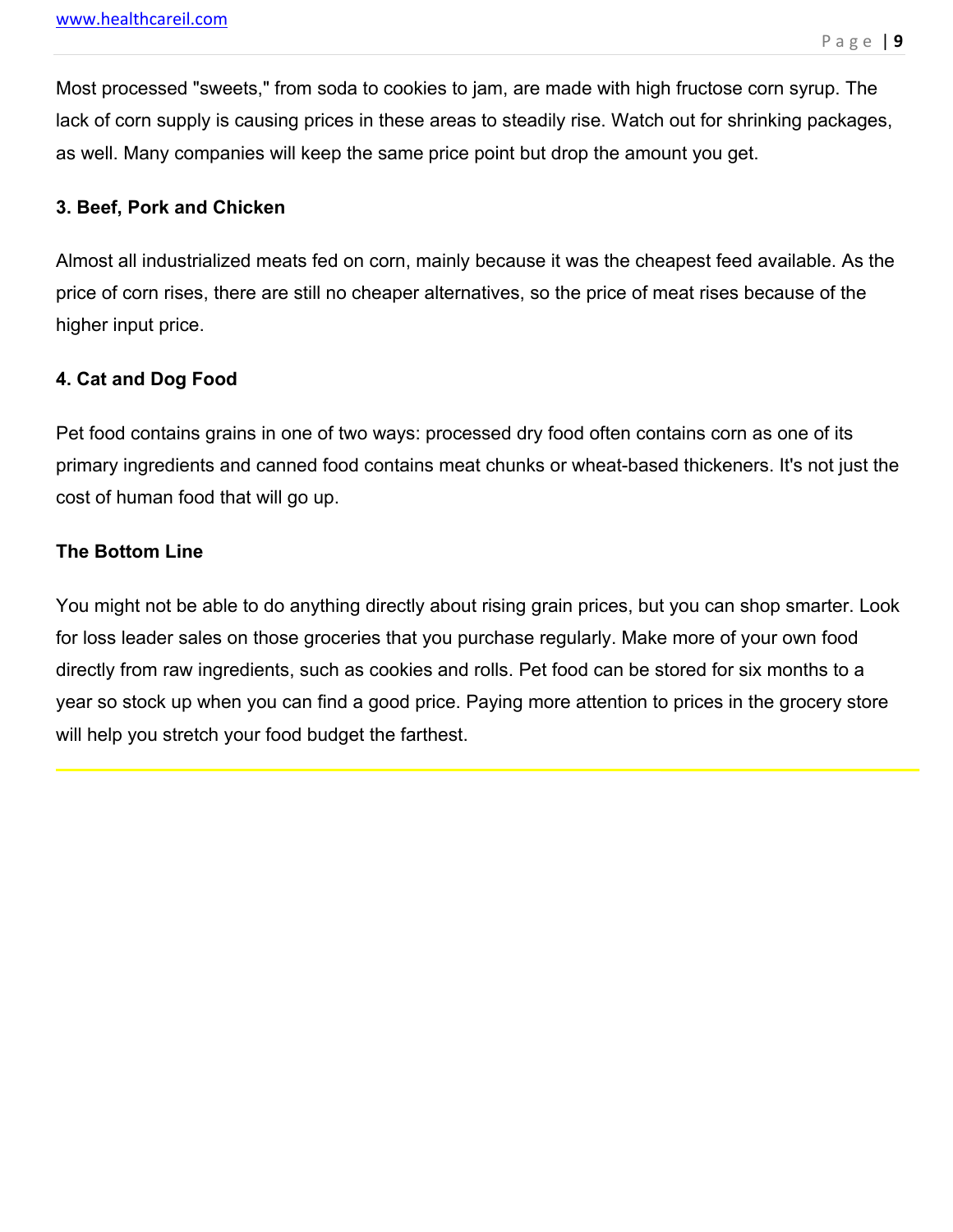# **Things Social Security Won't Tell You**

by Jonnelle Marte Wednesday, September 7, 2011

provided by **SmartMoney** 

### **1. "Long-term deficit? We can hardly afford our bills today."**

Worried about the future of Social Security? You're far from alone. The Social Security Administration itself has said that

unless something is done to reform the system, it will burn through its funds within the next few decades. Less talked about, perhaps, is the concern about the present: the program is having a hard time paying its bills. In 2010, the Social Security Administration collected less revenue in taxes than it needed to cover its benefit payments — the first time expenditures have exceeded income since 1983. As a result, the program had to tap its \$2.5 trillion trust fund, sooner than some had expect

ed. The same is expected to happen this year. "The depth of the recession has slowed down revenues to the system," say Eugene Steuerle, an economist with the Urban Institute, a non-partisan think tank in Washington, D.C.

A Social Security spokeswoman points out that interest income from the Treasury bonds held in the trust fund will allow it to keep growing until 2022 — even if the agency has to siphon off some money to offset any shortages in tax revenue -- and won't be exhausted until 2036, when the first Gen Xers begin retiring. But that's already one year earlier than previous projections. After that, the agency says tax income under the current system will only cover about 75% of benefit payments through 2085.

### **2. "The more you make, the less you get back."**



That's particularly true for the highest earners. Benefits are calculated on a maximum average salary of \$106,800, which means anyone who made that much or more — whether by a few dollars or by a few hundred thousand dollars — gets the same annual Social Security payment. To be fair, earnings over that threshold aren't taxed, either, and the agency spokeswoman says benefits are meant as supplemental retirement income, not full freight.



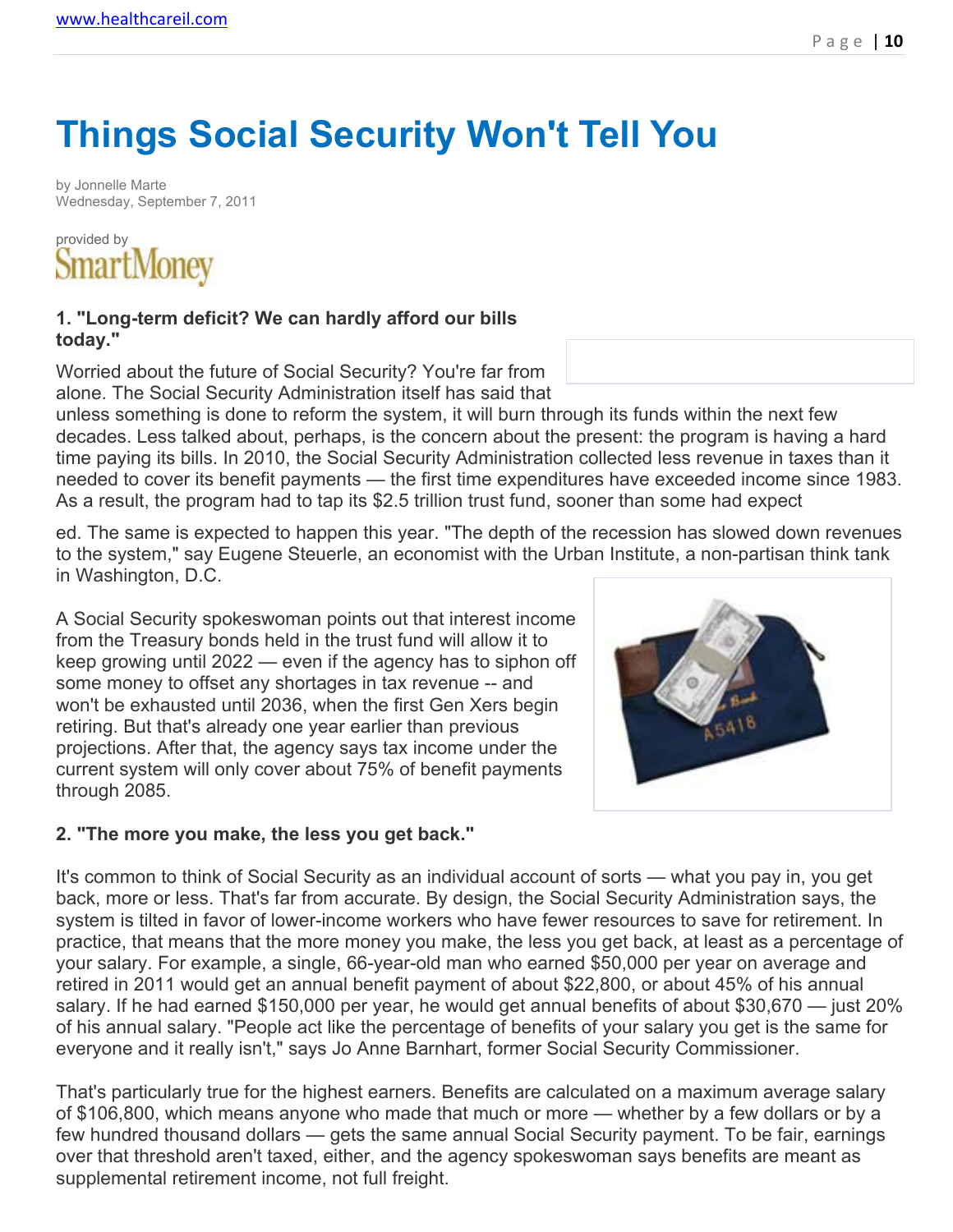### **3. "This used to be a much better deal."**

Today's workers — boomers, Gens X and Y — like to carp about Social Security, but it's not all sour grapes or skepticism about paying into a system with an uncertain future. Employees today pay more in Social Security taxes than previous generations did. They're also likely to get smaller benefits when it's their turn to retire.

Over the years, as the Social Security Administration has come to grips with the cost of its benefit program — and the ranks of eligible beneficiaries has swollen — taxes to fund the program have gone up and up, a trend that experts say is likely to continue over the coming years. As a result, workers now pay 6.2% in payroll taxes (reduced to 4.2% in 2011) — nearly double the 3.6% tax rate workers paid in 1965. Over the same time period, the maximum earnings eligible for taxation have also increased from \$4,800 (equivalent to about \$34,500 in 2011 dollars) to \$106,800.

For example, a single man who retired in 1980 at age 65 after earning an average wage of \$43,500 would have paid about \$96,000 in Social Security taxes, and probably received \$203,000 in lifetime benefits, according to a study by the Urban Institute, a non-partisan policy think tank in Washington D.C. By contrast, a single man making the same average wage today and retiring in 2030 will likely pay \$398,000 in lifetime taxes but receive just \$336,000 in lifetime benefits — about 16% less than he paid in. "People who were first in the system got a great rate of return," says Alan Gustman, chair of the economics department at Dartmouth College. "It's the younger generation that is going to be in the most difficult position."

The agency spokeswoman says the imbalance is partly due to the fact that the earliest beneficiaries only paid taxes in the later stages of their careers.

### **4. "Want a bigger check? Go back to work."**

Most people within ten years of age 62 have already started doing the Social Security math problem: How much do I get if I wait one year to take payments? How much if I wait two years? To get the biggest bump in benefits, workers have to delay their benefits beyond full retirement age — around 66 for people born before 1957, closer to 67 for people born after. (To find your exact date, see Social Security Online.) For every additional year you wait, you'll get an 8% increase in payments until you hit age 70. Someone who earned, on average, \$50,000 per year over their working life would get \$1,900 per month at 66, but \$2,505 if he waited until age 70 — a 32% boost. "You'll get a bigger benefit amount for the rest of your life," says Dennis Marvin, a financial planner in Cleveland.

If you've already started collecting benefits and you're under full retirement age, it's not too late to get a raise. One strategy: Go back to work. If you earn more than \$14,160, the Social Security Administration will dock \$1 in benefits for every \$2 you earn. But once you reach full retirement age, your benefits will be recalculated to account for the money you didn't get while working. So, for example, someone who took their benefits at 62 — at a 25% reduction compared to full benefits — but went back to work from ages 63 to 66 and earned enough to zero out his entire Social Security check could end up collecting close to full benefits at age 66.

### **5. "Good luck qualifying for disability."**

More than 8 million people receive Social Security Disability Insurance, which is awarded to people who are unable to work because of a long-term physical or mental disability. But qualifying is no easy task, says John Roberts, manager of Myler Disability, an advocacy group. Only 30% who applied in 2009 were awarded benefits, down from 44% in 1999, according to agency data.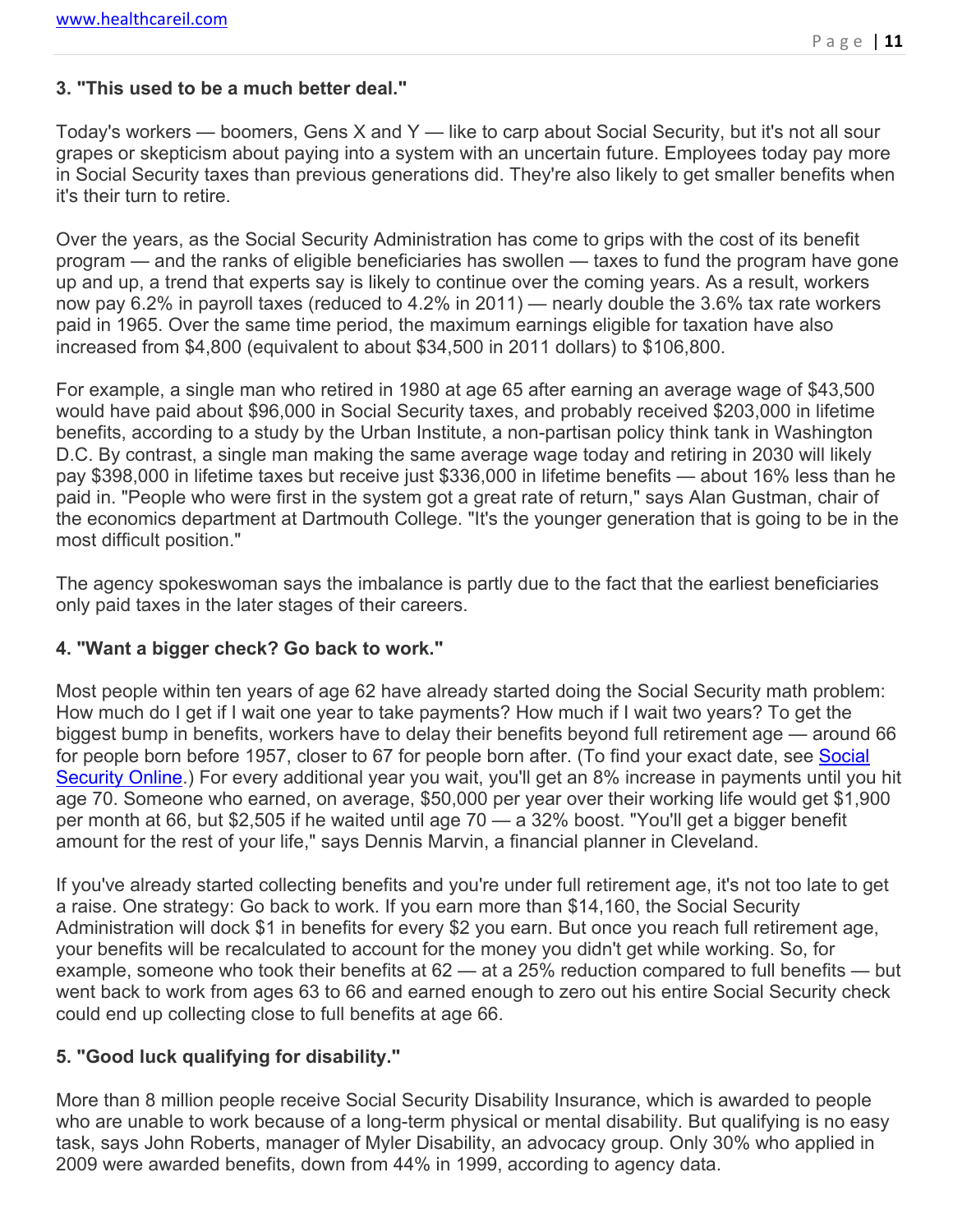Some of that change can be attributed to more people applying for benefits — 2.8 million in 2009 compared to 1.5 million a decade earlier. That's common when the economy is tough, says Gustman: The number of applications rises, along with an increase in claims that fall short of the agency's standards. Even for people with true and serious disabilities, it can be difficult to qualify. The process can take years and often requires legal help. Most people have to wait for a hearing, says Roberts: "Best case, it is 18 months before you get approved." In some cases, the battle goes to federal court.

To improve your chances, Roberts recommends applying for benefits as soon as you become disabled. Waiting too long could leave you in a situation where you haven't worked long enough to qualify for disability benefits. You must generally have worked at least three to ten years before you became disabled, depending on your age. The spokeswoman for the Social Security Administration says it does not pay benefits for partial or short-term disability and taxpayers must be able to show that they cannot do work they did before or adjust to other work because of their medical condition.

### **6. "You can be unemployed and retired."**

A growing number of people in their 60s are collecting unemployment and Social Security benefits at the same time. Since 2002, seventeen states have changed the rules to allow people to qualify for more unemployment benefits while they receive Social Security, according to the National Employment Law Project, which has advocated on behalf of allowing seniors to claim both. It's perfectly legal; you just have to report the income to both agencies.

There is no clear data on how many people are drawing both. About 10% percent of people who collected unemployment benefits in 2010 were 60 or older, according to the Department of Labor; the minimum age to collect Social Security retirement benefits is age 62. For those who qualify, the option has obvious appeal for older Americans struggling to find work in today's weak job market. "We are generally talking about older workers who lose their jobs involuntarily, who are trying to survive," says George Wentworth, an attorney with the National Employment Law Project.

Receiving unemployment benefits doesn't affect your Social Security payments, but the reverse is not always true: In some states, collecting Social Security can reduce your unemployment checks. In Illinois, Louisiana, South Dakota, Utah and Colorado, your unemployment benefits can be reduced by half of your monthly Social Security benefit.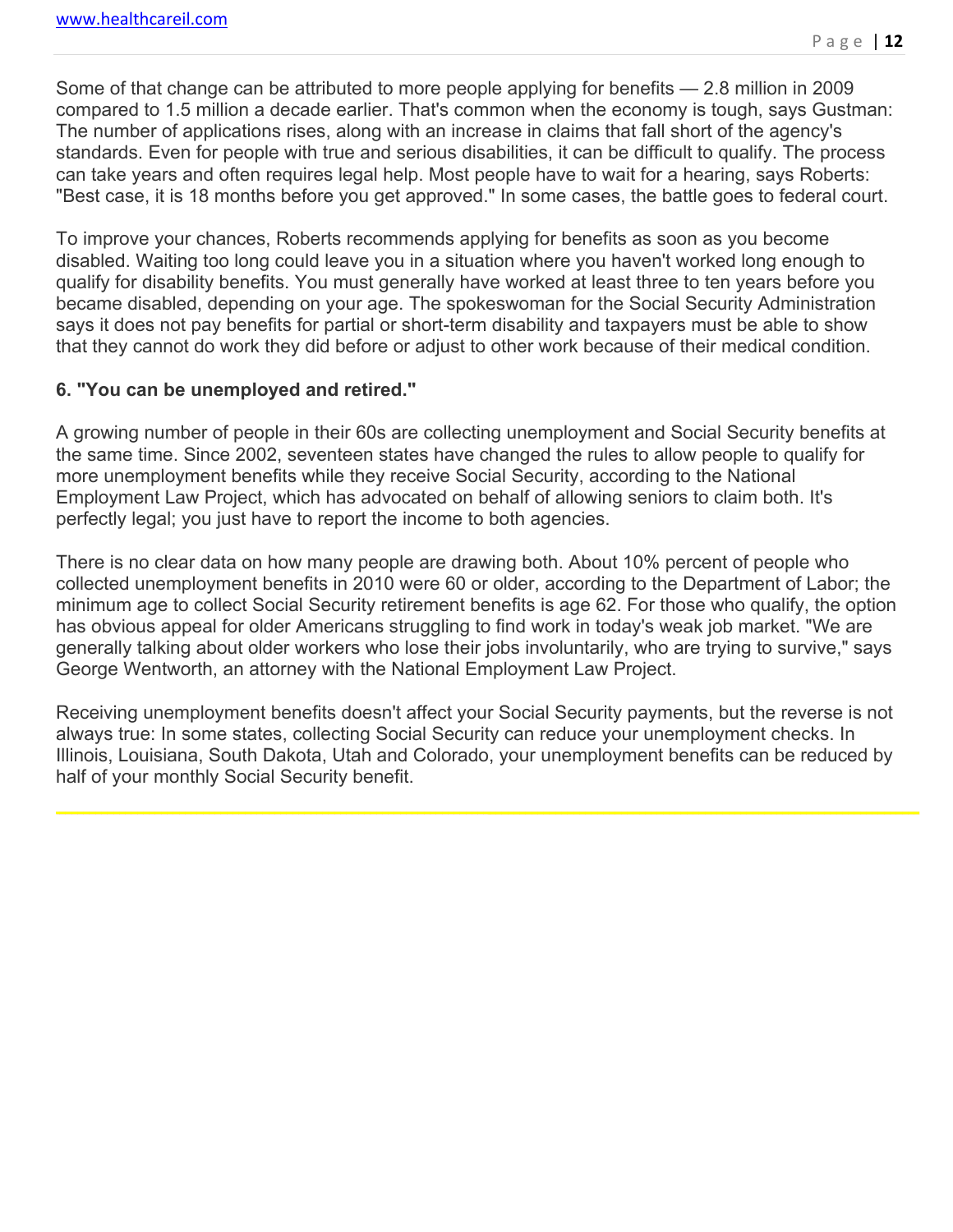## **Health Savings Plans Let Firms Shift More Costs to Workers**

By Margaret Collins ‐ *Sep 7, 2011 9:35 AM CT Wed Sep 07 14:35:54 GMT 2011*

### **Health Savings Plans Let Employers Shift More Costs**



George Frey/Bloomberg

Registered Nurse Melissa Merrell, left, checks on patient Chaz Gauchay in the emergency room at Timpanogos Regional Hospital in Orem, Utah.

Registered Nurse Melissa Merrell, left, checks on patient Chaz Gauchay in the emergency room at Timpanogos Regional Hospital in Orem, Utah. Photographer: George Frey/Bloomberg

### **HSAs Let Employers Shift More Costs to Workers**



To contribute to a health savings account, consumers must be enrolled in a high-deductible health plan. This year, that means a minimum annual deductible of \$1,200 for single coverage and \$2,400 for a family, according to the IRS. Photo Illustration: Rich Clement/Bloomberg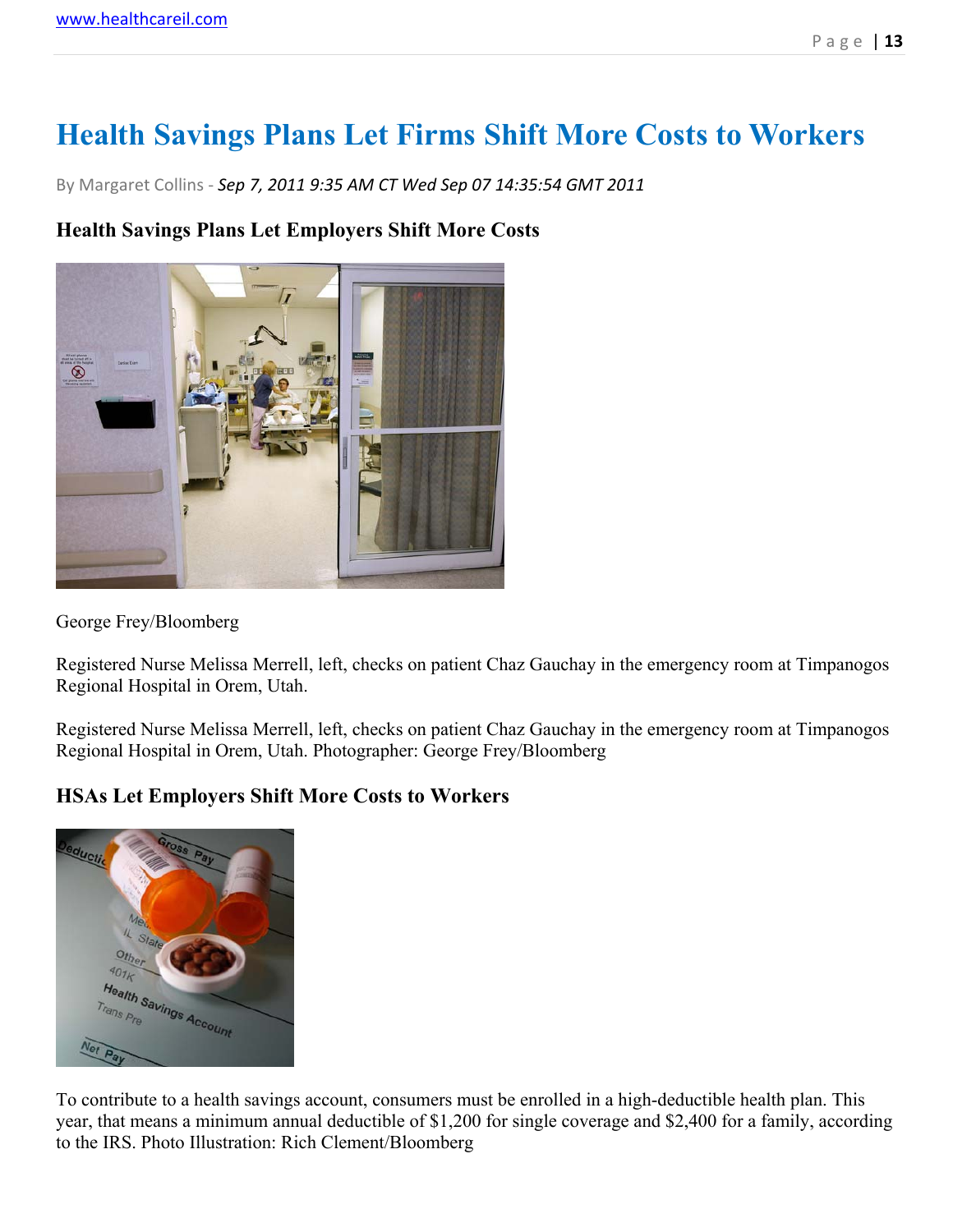To contribute to a health savings account, consumers must be enrolled in a high-deductible health plan. This year, that means a minimum annual deductible of \$1,200 for single coverage and \$2,400 for a family, according to the IRS. Photo Illustration: Rich Clement/Bloomberg

Businesses are increasing the use of high-deductible health insurance plans paired with savings accounts to shift more costs to American workers.

The number of people using high-deductible health insurance with a savings account option rose to more than 11.4 million as of January, compared with 10 million a year earlier, a 14 percent increase, according to a June report by America's Health Insurance Plans in Washington. Use of these plans with so-called HSAs, which generally require consumers to pay more out of pocket and let them save for medical expenses in their own accounts, has jumped about 87 percent since 2008, said AHIP, a trade group representing insurers.

The shift in health care is similar to the move by employers to 401(k)-type retirement plans from traditional company-funded pensions, said David Tyrie, head of personal retirement solutions for Bank of America Corp. (BAC)'s brokerage unit. Bank of America, based in Charlotte, North Carolina, administers health-care accounts, including HSAs, for about 600,000 customers.

"What you're seeing is employers say we're going to offer a high-deductible plan and allow employees the ability to put money away and make their own choices," Tyrie said.

Banks and mutual funds firms including JPMorgan Chase & Co. (JPM), Bank of America, Wells Fargo & Co. (WFC) and Fidelity Investments who administer HSAs see the savings accounts as an opportunity because more people may invest funds as balances rise.

More large employers are offering high-deductible plans with HSAs or making that coverage the only choice for workers as a way to control costs and prepare for changes in health-care law, said Helen Darling, president and chief executive officer of the National Business Group on Health in Washington.

## **Faster Than Inflation**

U.S. employers estimate their health-care costs will increase at more than twice the rate of inflation in 2012, or an average of 7.2 percent, according to an August survey by the NBGH, which represents big firms, including 66 of Fortune 100 companies. Employers are attracted to the high-deductible plans because premiums generally are lower and consumers pay more attention to how much care costs, Darling said.

The average annual premium for family coverage through a high-deductible plan and HSA was about \$10,248 as of January, AHIP data show. That compares with an average premium for all health plans of \$13,770, according to a 2010 study by the Henry J. Kaiser Family Foundation. Employers paid about 70 percent on average of total premiums for family coverage, Kaiser data show.

## **Cadillac Tax**

Companies also want to avoid the so-called Cadillac tax beginning in 2018, Darling said. The Affordable Care Act signed by President Barack Obama in March 2010 applies a 40 percent levy on employer health-care benefits above \$10,200 for individuals and \$27,500 for families.

Health Savings Accounts are tax-exempt accounts owned by individuals that Congress created in 2003. To contribute, consumers must be enrolled in a high-deductible health plan. This year, that means a minimum annual deductible of \$1,200 for single coverage and \$2,400 for a family, according to the Internal Revenue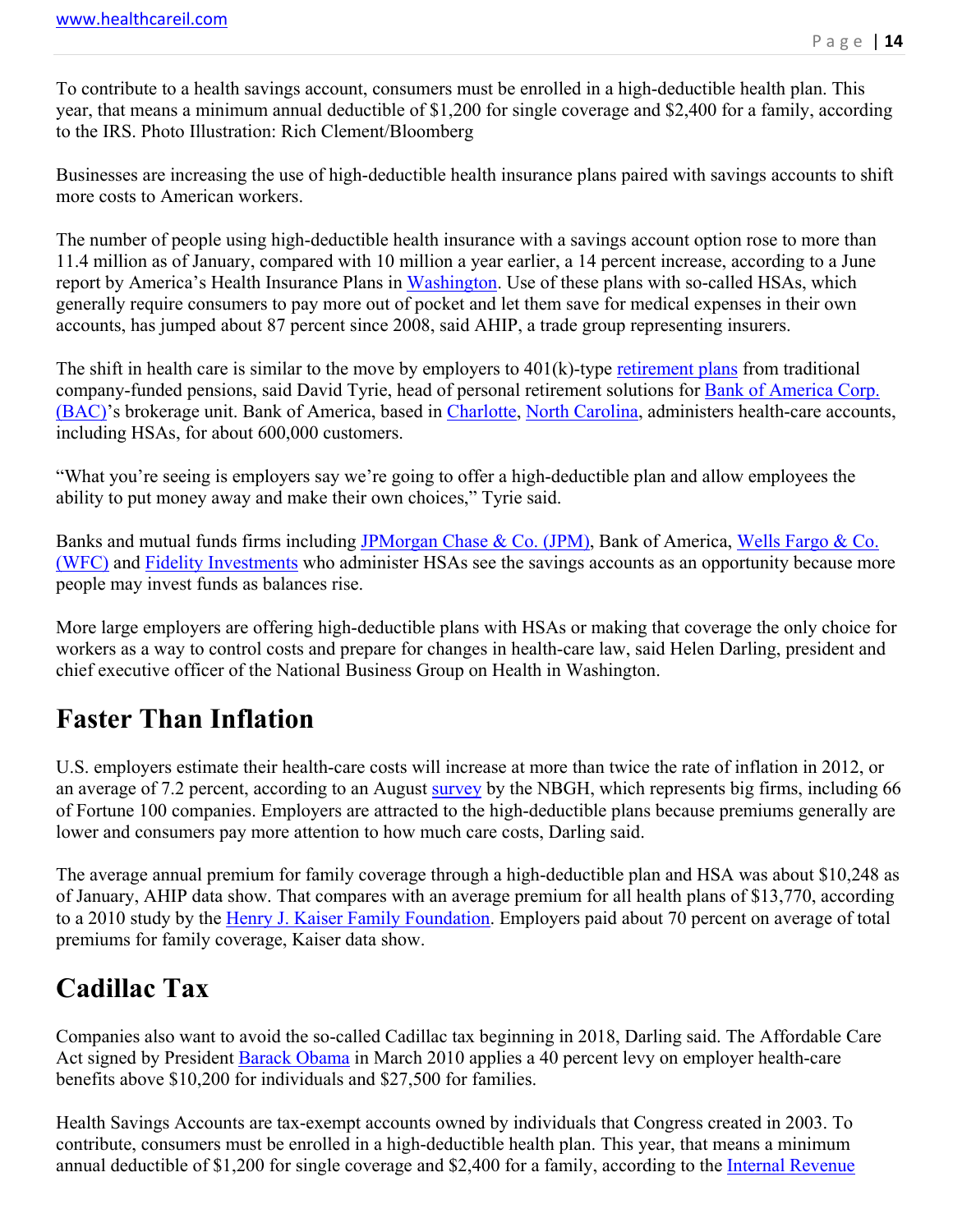Service. The monthly premiums generally are lower than traditional coverage and families generally pay bills, except for some preventive care, up to the deductible before insurance covers treatments.

## **Cash or Invested**

Money deposited in HSAs by individuals or their employers generally isn't taxed and may be kept in cash or invested. Contributions can be made with pre-tax dollars and are capped at \$3,050 for an individual and \$6,150 for families in 2011, according to IRS rules. Funds in HSAs may be rolled over from year to year and accounts are portable if workers change jobs.

Earnings and withdrawals are tax-free if used for qualified medical expenses, otherwise there's a 20 percent penalty. A provision in the health-care overhaul law passed in 2010 now requires that consumers have a prescription when purchasing over-the-counter drugs with money from an HSA.

After age 65 or becoming disabled, account holders may take money out of their HSAs for non-medical reasons without a penalty and pay ordinary income tax on withdrawals.

Consumers who choose high-deductible insurance and an HSA should be aware that if they need treatment, the bills before meeting the deductible "can really hit you hard," said Mila Kofman, a research professor at Georgetown University and former superintendent of insurance in Maine.

The average payment for a hospital stay was about \$3,510 per night in 2008, according to the most recent data available from the Agency for Healthcare Research and Quality in Rockville, Maryland.

## **Hidden Fees**

Another concern is account fees. "There are all sorts of hidden fees, and not so hidden, that you need to be aware of," Kofman said. "All the fees add up, which may neutralize any tax advantage."

Elda Di Re, 49, who leads the personal financial services practice for Ernst & Young in New York, said she opted for the first time this year to use a high-deductible plan with an HSA for her family's coverage. She's saving more than \$300 a month on premiums compared with the traditional plan, gets a tax deduction for money deposited in the HSA, and funds in the account can be invested and increase tax free, Di Re said.

"I think of it like a retirement savings account," she said. "I like this ability to grow this side fund for future medical expenses."

## **Plan Offerings**

Almost three quarters of companies surveyed by NBGH plan to offer an HSA-type plan next year, compared with 61 percent this year, and 17 percent will make it the only coverage available in 2012, the report said.

"We're doing what we can to encourage them all to move to high-deductible plans," said Kathy Johnson, senior director of employee benefits at RSM McGladrey, a tax and financial services consulting firm with 6,800 employees nationwide.

McGladrey offers employees two types of high-deductible health insurance plans with HSAs. About 54 percent of workers enrolled in the company's health benefits have opted for the cheaper monthly premiums, Johnson said. The highest deductible is \$5,400 for a family and the company will match up to \$1,800 in contributions to HSAs through that plan in 2012, Johnson said.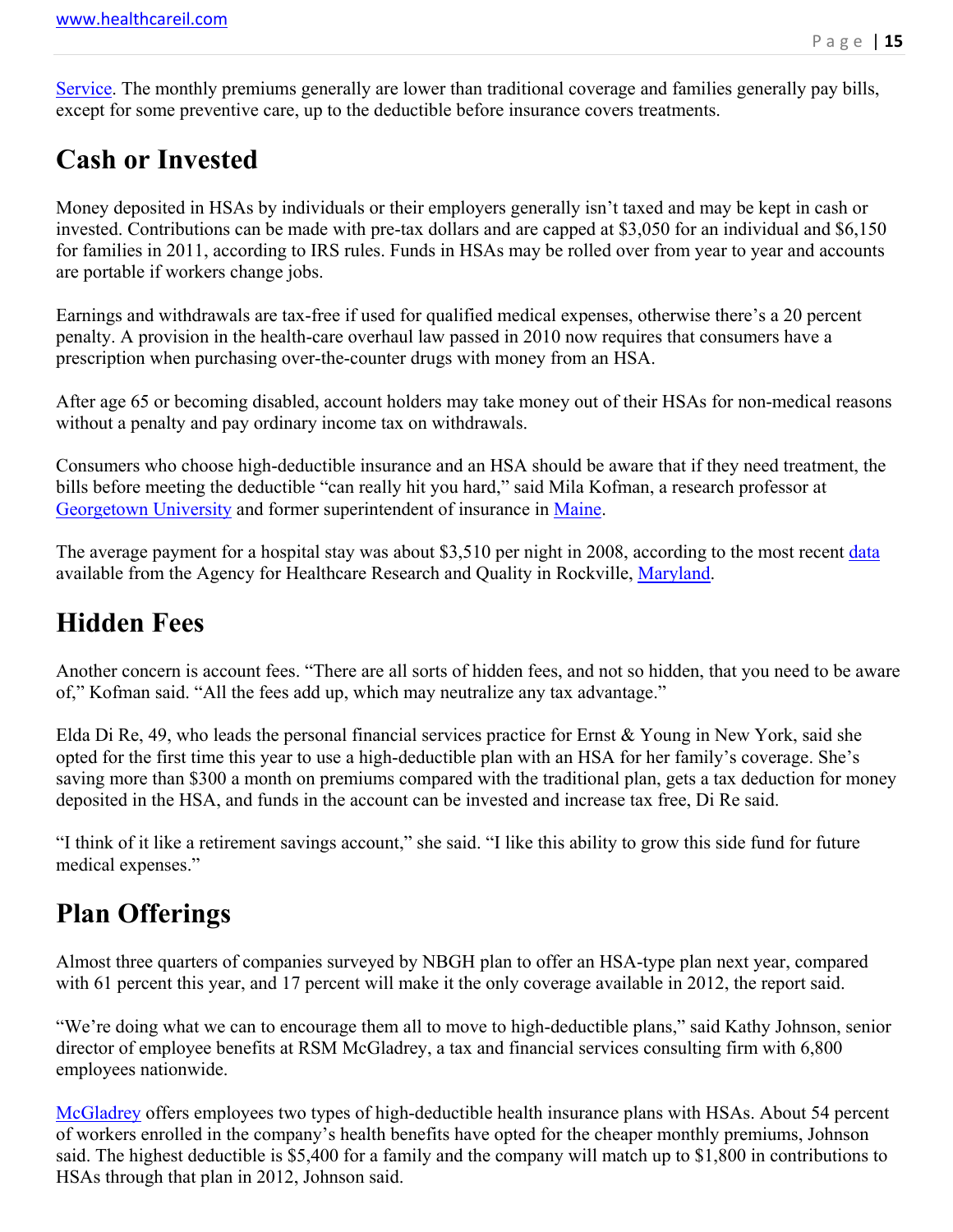While most HSA account holders keep their savings in cash, the number of people investing will increase as balances rise, said Will Applegate, vice president of HSA business development at Fidelity. About 15 percent of accounts with more than \$2,500 at Fidelity have invested in mutual funds or bought stock, said Applegate. The Boston-based mutual-fund firm administers about 80,000 HSA accounts and generally requires participants to have at least \$2,500 to invest, he said.

### **Investment Options**

Wells Fargo has leveraged its 401(k) division to design investment options for its HSAs, which have increased more than 300 percent in the past five years, said Elizabeth Ryan, head of Wells Fargo's health benefit services. The San Francisco-based bank manages more than \$600 million in HSA assets and serves 10,000 employers.

"This product has had tremendous growth," Ryan said. "We plan to again double our assets over the next three years."

New York-based JPMorgan, which has \$1.1 billion in HSA assets, has seen average balances increase 7 percent to \$1,494 as of December, compared with a year earlier, said Craig Vaream, managing director of J.P. Morgan Treasury Services division. The average balance of account holders who invest was \$7,374, Vaream said.

### **Account Fees**

UnitedHealth Group Inc. (UNH), an insurer, is also administrating HSAs. OptumHealth Bank, a UnitedHealth unit, administers health savings accounts that are coupled with high-deductible insurance plans sold by UnitedHealthcare, said Todd Berkley, the HSA business leader for OptumHealth.

Banks and insurers administering HSAs may charge fees for account maintenance, debit-card withdrawals and inactivity, which consumers should be aware of, said Kofman of Georgetown. Bank of America, for example, charges a \$4.50 monthly fee and OptumHealth takes \$1.50 for each withdrawal from an automated teller machine. At Wells Fargo, monthly service fees vary and employers often pay them on behalf of their employees, said Ryan.

Kathleen Stoll, director of health policy for the nonprofit consumer advocacy group Families USA, said she's concerned that as employers shift costs, workers may delay getting care because they'll have to pay more before insurance kicks in. That may cause an illness, such as a child's ear infection, to become more severe and more costly to treat, Stoll said.

"In the end, we all grow older and sick and we may find we've shot ourselves in the foot," with this shift to high deductibles and savings accounts, Stoll said.

Paul Fronstin, director of the health research program at the Employee Benefit Research Institute in Washington, expects employers will continue to phase-in high-deductible plans with HSAs as they did with 401(k) accounts.

"The number of employers offering them has nowhere to go but up," he said.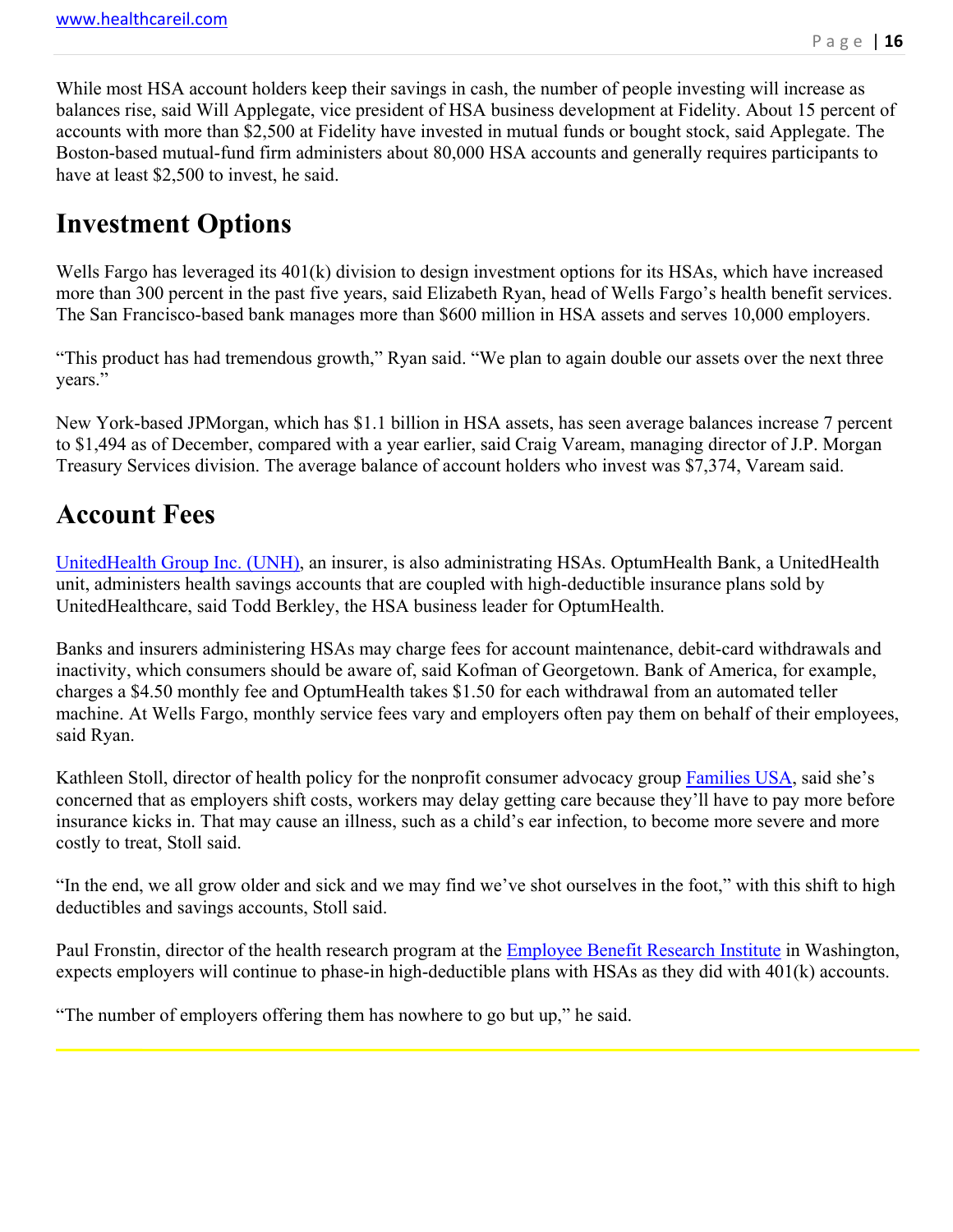## **Concern Is Growing That The Elderly Get Too Many Medical Tests**

By Sandra G. Boodman

Sep 12, 2011

This story was produced in collaboration with The Washington post

Every year like clockwork, Anna Peterson has a mammogram. Peterson, who will turn 80 next year, undergoes screening colonoscopies at three- or five-year intervals as recommended by her doctor, although she has never had cancerous polyps that would warrant such frequent testing. Her 83-year-old husband faithfully gets regular PSA tests to check for prostate cancer.

"I just think it's a good idea," says Peterson, who considers the frequent tests essential to maintaining the couple's mostly good health. The Fairfax County resident brushes aside concerns about the downside of their screenings, which exceed what many experts recommend. "Most older people do what their doctors tell them. Peopl

e our age tend to be fairly unquestioning."



But increasingly, questions are being raised about the overtesting of older patients, part of a growing skepticism about the widespread practice of routine screening for cancer and other ailments of people in their 70s, 80s and even 90s. Critics say there is little evidence of benefit -- and considerable risk -- from common tests for colon, breast and prostate cancer, particularly for those with serious problems such as heart disease or dementia that are more likely to kill them.



Illustration by Brian Stauffer

Too often these tests, some doctors and researchers say, trigger a cascade of expensive, anxiety-producing diagnostic procedures and invasive treatments for slow-growing diseases that may never cause problems, leaving patients worse off than if they had never been tested. In other cases, they say, treatment, rather than extending or improving life, actually reduces its quality in the final months.

"An ounce of prevention can be a ton of trouble," observed geriatrician Robert Jayes, an associate professor of medicine at George Washington University School of Medicine. "Screening can label someone with a disease they were blissfully unaware of."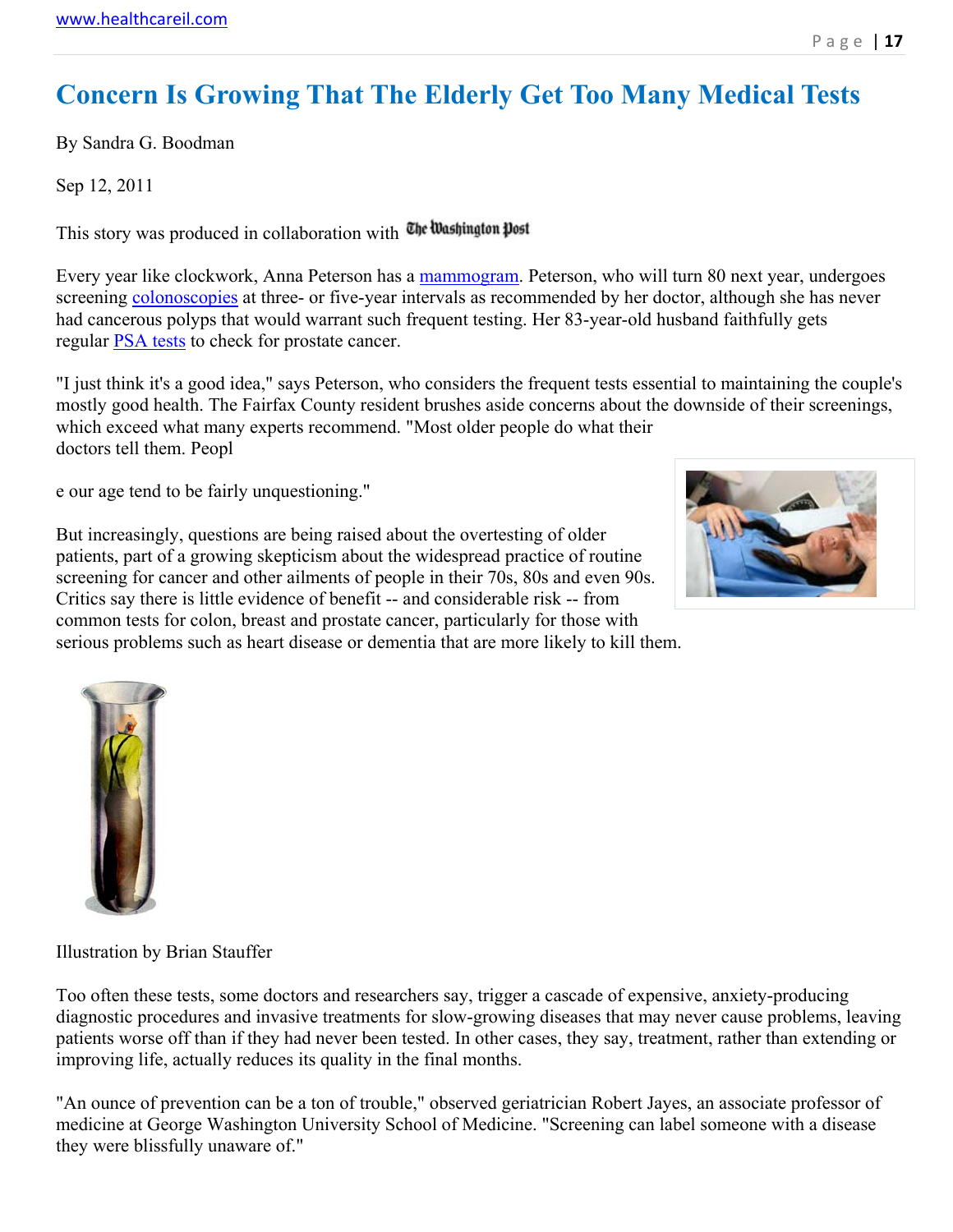Dartmouth physician Lisa M. Schwartz cites one such case: a healthy 78-year-old man who was left incontinent and impotent by radiation treatments for prostate cancer, a disease that typically grows so slowly that many men die with -- but not of -- it.

The U.S. Preventive Services Task Force, an independent panel of experts that evaluates the risks and benefits of screening tests, does not endorse PSA testing or routine colon screening after age 75. The panel, whose recommendations will guide some coverage decisions under the 2010 federal health law that expands access to screening, says there is no evidence for or against mammography after age 74 and recommends that most women stop getting Pap smears to detect cervical cancer after 65.

So far the task force's guidelines appear to have had limited impact. Researchers in June reported in the journal Cancer that nearly half of primary-care doctors would advise a woman with terminal lung cancer to get a routine mammogram -- even if she was 80 years old. A 2010 study in the Journal of the American Medical Association of more than 87,000 Medicare patients found that a "sizeable proportion" with advanced cancers continued to be screened for other malignancies. Last May, Texas researchers reported in the Archives of Internal Medicine that 46 percent of 24,000 Medicare recipients with a previous normal test underwent a repeat colonoscopy in less than seven years and sometimes as few as three -- compared with the 10 years recommended by the task force. In nearly a quarter of cases, the repeat test was performed for no discernible reason. (Medicare is supposed to cover the screening test, which can cost about \$2,000, only once a decade if no cancer or polyps have been found, but the program paid for all but 2 percent of the procedures reviewed by the Texas researchers.)

"More is not always better, and that becomes particularly true in older Americans where the dangers of medical care grow,"said Michael LeFevre, a professor of family medicine at the University of Missouri School of Medicine who is co-vice chair of the task force. "The older you get, the more likely it is that something else is going to make you sick or die." Colon polyps take 10 to 20 years to become cancerous, while the risks from colonoscopy, including intestinal perforation and heart attack, substantially increase after age 80.

Experts point to several reasons for the persistence of overscreening: habit; incentives that pay doctors and hospitals for individual procedures; quality assessments that rely on how many patients receive such tests; physicians' fears of missing something important or of upsetting elderly patients -- or their children -- by suggesting that screening is unnecessary because a patient is too old or too sick to benefit.

In an era where discussions about end-of-life care are branded as "death panels" and curtailing unnecessary and expensive testing is regarded by some as rationing, experts say it is not surprising that overtesting endures. Many doctors say it's easier to simply order a test than to discuss its risks and benefits with patients.

But some doctors believe it's time to resist. "I think we need to say we can't do everything for everybody, and it doesn't make sense," said Washington radiologist Mark Klein, who recently performed a virtual colonoscopy on a 99-year-old woman. Klein said he considered not doing the procedure but decided to go ahead because he didn't learn how old the patient was until she was lying on the table, having undergone the prep.

"The most important thing on any referral is the date of birth," said Klein, who said he tries to talk some older patients and their doctors out of pursuing tests and treatments he considers overly aggressive. "The game is not finding things, it's can you improve mortality? And if you do find something, it's very hard for a doctor to say, 'Don't do anything.' "

While cancer screenings are most common, other tests are overused among the elderly, Klein and others say. They include cholesterol testing, which can lead to the prescription of statin drugs that require regular blood tests to check liver function; typically, cholesterol plaque takes years to accumulate, and statins confer only a modest benefit in the elderly. Likewise, CT scans of the heart or whole body can unearth suspicious findings, such as lung nodules, which trigger a painful and risky lung biopsy, but often turn out to be benign.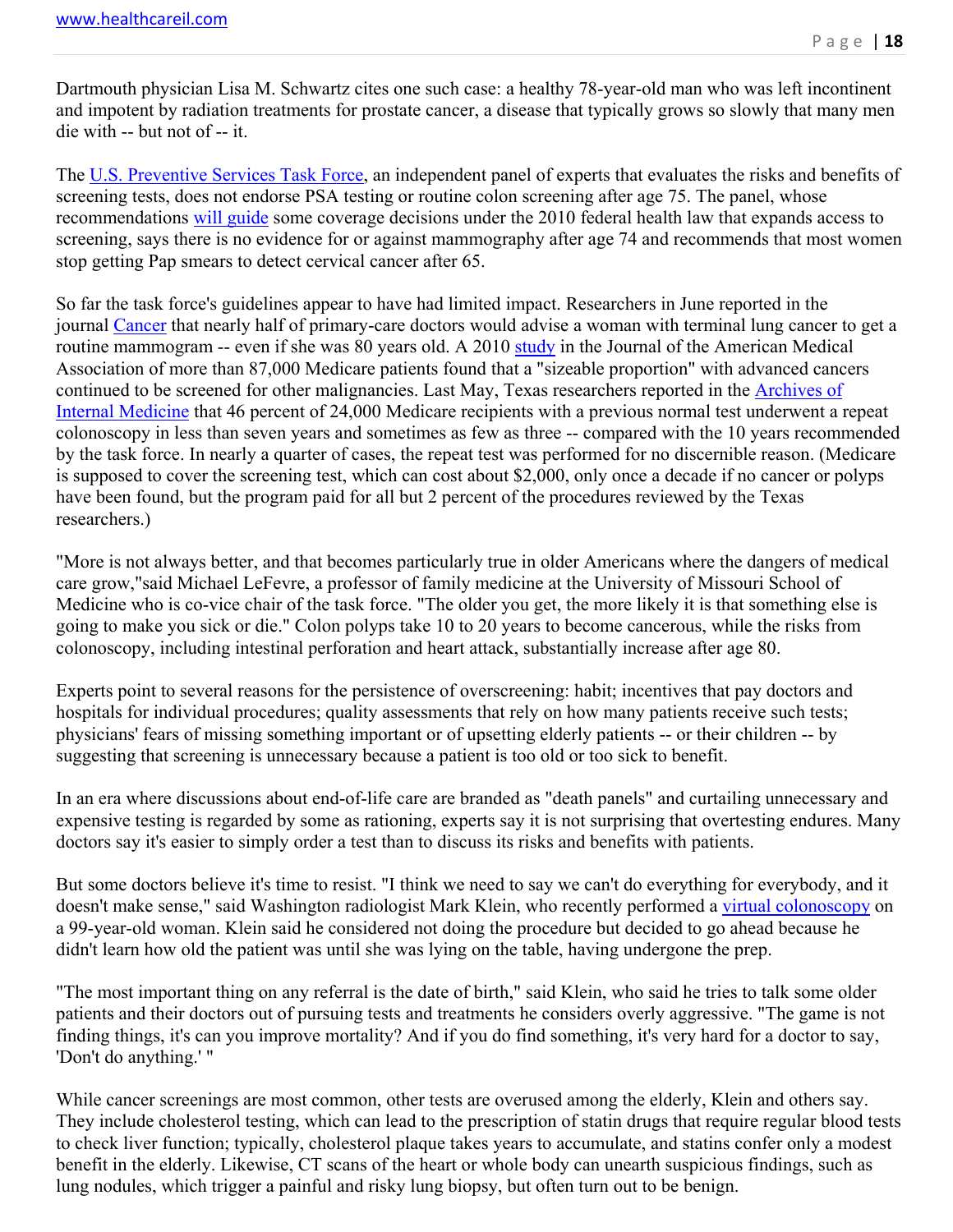### **First Mammogram -- At 100**

Schwartz, a professor at the Dartmouth Institute for Health Policy and Clinical Practice and an author of the 2011 book "Overdiagnosed," said that overtesting may reflect in part the use of screening tests as a barometer of quality. "Unfortunately that's how we've measured quality: Did they get tests? And doctors are being judged and paid accordingly. So all these crazy things get done that don't help people."

Patients feel the pressure, too, Schwartz maintains. Screening has become a mantra, she said, trumpeted by advocacy groups. "The message is that you're a good person if you get screened."

The American Cancer Society doesn't support an upper age limit for colonoscopy or mammography, although the group does not endorse PSA testing. The society's director of cancer screening, Robert C. Smith, said he thinks underscreening is a bigger problem than overtesting. "As long as a patient is in good health and a candidate for treatment, they are a candidate for screening indefinitely," he said.

But Smith says there are limits. He recalls the loud cheer at a medical meeting after it was announced that a 100 year-old woman had just undergone her first mammogram. "Several of us were just shaking our heads in disbelief because it makes absolutely no sense whatsoever to put a 100-year-old woman through a mammogram," he said.

Telling someone that screening is no longer necessary can be dicey, as California family physician Pamela Davis discovered when she advised her robust 86-year-old mother to stop getting mammograms and routine colon tests.

Her mother was incensed, Davis recounted in a recent Los Angeles Times article, accusing her of wanting to "save money to spend on the young people and just let us old folks die." Davis was even more taken aback by the wave of hate mail she received after the article was published, some of it from doctors, accusing her of essentially the same thing.

"I have many, many patients who are like my mother," said Davis, who directs the family medicine residency program at Northridge Hospital Medical Center. "It's not about shortchanging them" but about putting screening in context. "Part of keeping people healthy and elderly is keeping them away from the hospital. Sometimes I'll say, 'Well, if we do this heart test and then find something then you'll need a procedure.' And they'll say, 'Oh, I don't want heart surgery.' And I'll say, 'Why do the test?'"

Baltimore internist Mary Newman said she largely hews to the task force recommendations, and she jokes to patients that "after 85, everything's optional." She considers Medicare's new annual wellness exam, part of the health law, a good time to raise the subject of screening. Newman said she focuses on concerns that geriatrics specialists say matter most in old age: maintaining hearing and vision, stabilizing blood pressure and addressing problems related to dementia and mobility.

In some cases doctors counsel against testing -- but patients demand it. Alan Pocinki, an internist who practices in the District, said he tried to persuade an 80-year-old patient, a survivor of several heart attacks, to stop PSA testing. The man's son, a Boston oncologist, agreed with Pocinki, but the patient insisted.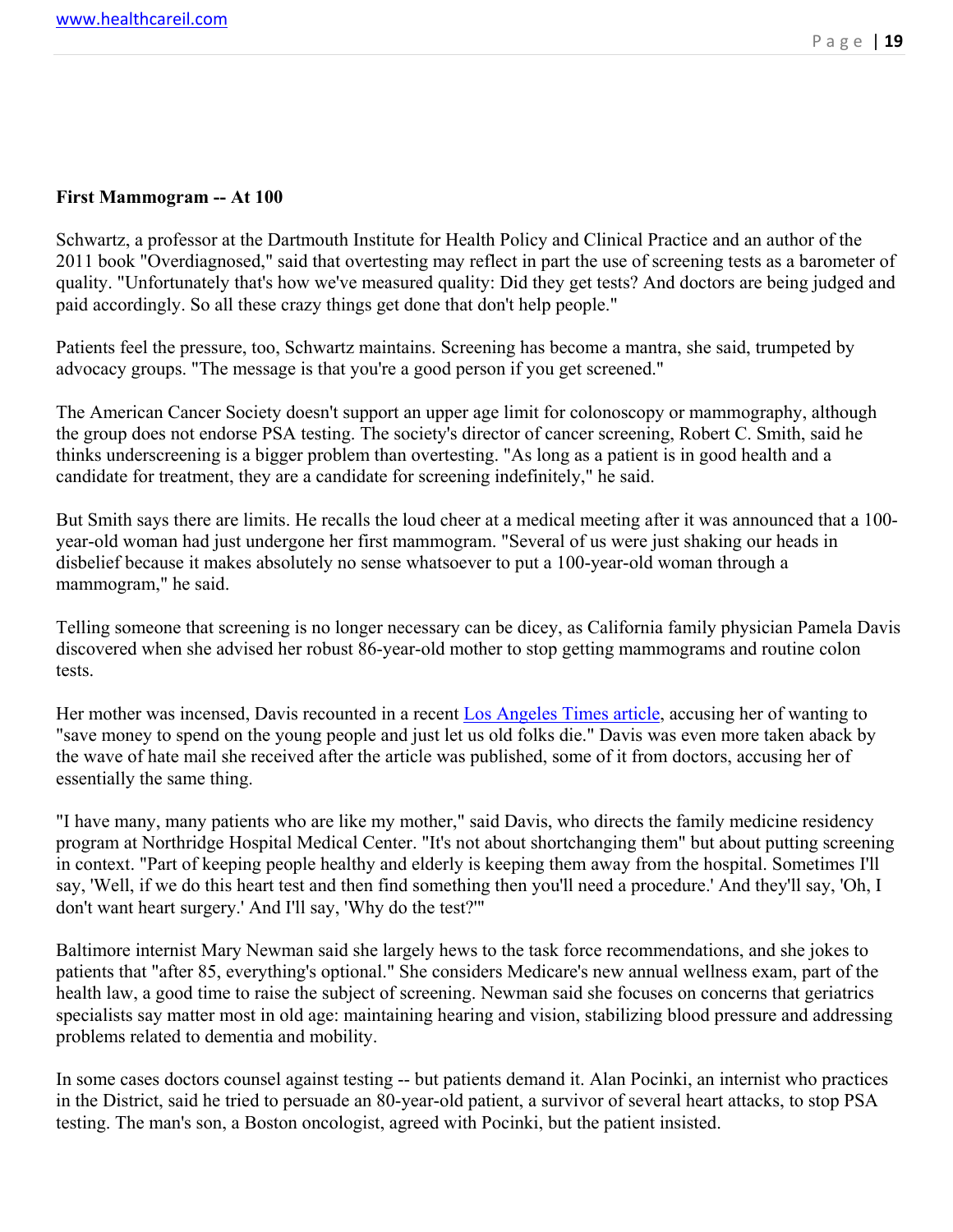The elevated reading led to a biopsy, which found cancer. Pocinki said the patient contracted a serious infection from the biopsy, his cancer is being monitored through "watchful waiting," and he has repeatedly said he wishes he'd never had the test. "He always tells me, 'I know you told me not to do it.' "

### **Screening The Dying**

Why do doctors continue to screen terminally ill patients? Smith, of the American Cancer Society, thinks a primary reason is that they avoid difficult conversations that would involve telling patients they won't live long enough to benefit.

"Just because it's hard for doctors doesn't mean it's not a conversation worth having," said Camelia Sima, a biostatistician at Memorial Sloan-Kettering Cancer Center in New York and lead author of the 2010 JAMA study. Doctors may regard additional tests as relatively inconsequential, but Sima notes that they can cause additional pain and suffering in the form of biopsies, surgery and chemotherapy.

To Dartmouth's Schwartz, the message for older patients, regardless of the state of their health, is essentially the same: "It's not always in your best interest to do more or to keep looking. But we never seem to talk about the downside of testing."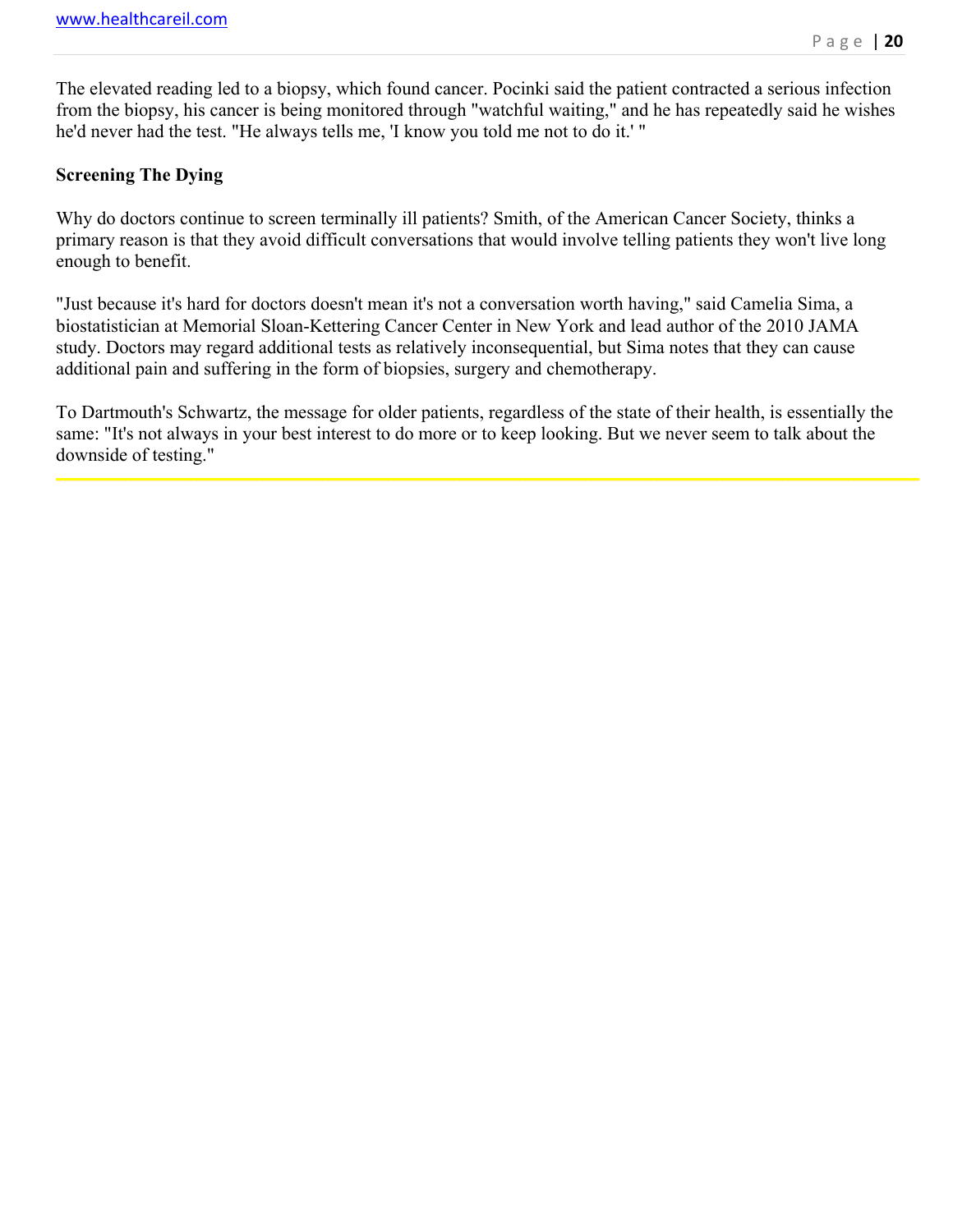# **5 Refinance Tips for Borrowers**

by Polyana da Costa Thursday, September 15, 2011

provided by Bankrate, Inc.<sub>60</sub>

As homeowners rush to take advantage of the lowest mortgage rates in history, it's easy for them to get lost in the refinance stampede. That's why it has never been so crucial for borrowers to stay on top of their game after they submit loan refinance applications.

Banks, brokers and underwriters are overwhelmed with the significantly higher volume of refinance applications they

have received since mortgage rates recently tumbled.

Lenders that used to ask for 30 days or less to close on a refinance loan now say they need at least 45 days and in some cases 60 days. That is -- if all goes as planned.

One missing document or delay by the borrower responding to a lender's request could easily jeopardize or stall a refinance in the midst of a refi boom, says Mathew Carson, a mortgage broker at First Capital Group Inc. in San Francisco.

"As a borrower, you need to make sure when you lock your rate you have all your documentation ready to go," Carson says. "Once you lock, the clock starts ticking."

### **Prepare in Advance**

To speed up the process, borrowers should begin to assemble their paperwork as soon as they decide to apply for a loan, says Rob Nunziata, president of FBC Mortgage in Orlando, Fla. They'll need the last two copies for each of the following: paystubs, W2s, bank statements (including all pages) and tax returns.

### **Act Quickly**

Once you lock a rate, get the documents to the lender within a day, says Dan Green, loan officer at Waterstone Mortgage in Cincinnati.

"Mortgage underwriting is first-in, first-out, and you want to be at the top of the pile," Green says. "Therefore, sign your paperwork within a day and schedule that appraisal for as soon as humanly possible. Underwriting can't begin until these two events have finished."

### **Communicate With Your Lender**

Underwriters may ask for additional documentation once they get to your file, so it's important to stay in touch with your loan officer and be diligent.

"Borrowers need to be involved in the process, making sure things are moving as expected," Carson says.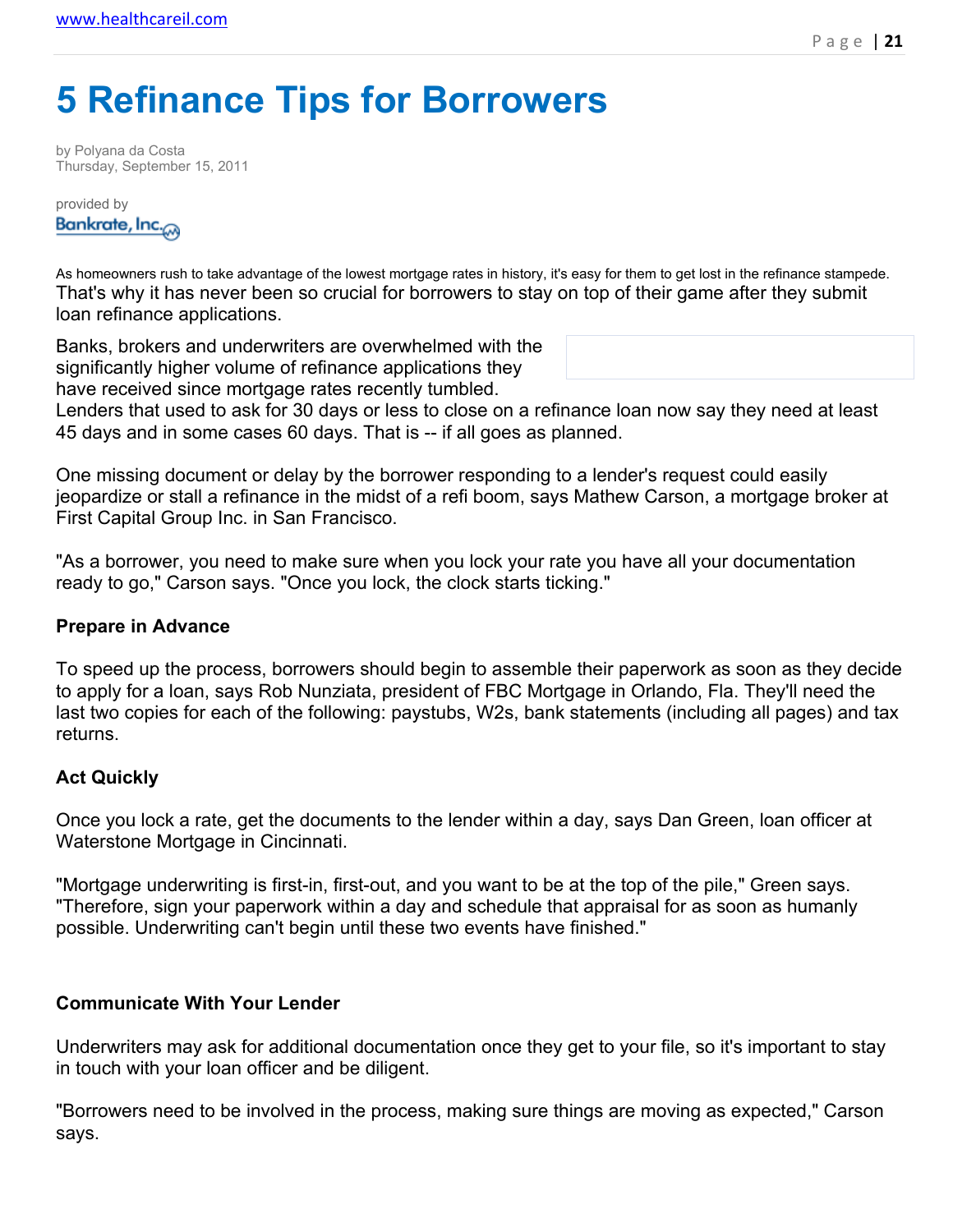There will be a waiting period when there's not much the loan officer and the borrower can do. Even during that time, borrowers should not be afraid to check on the progress of their refinance.

"Checking in once or twice a week is pretty reasonable," Carson says.

### **Know What to Expect**

Borrowers should also ask their lenders upfront for a time frame on when they should expect to close on the refinance loan and lock their rate accordingly, says Nunziata.

Normally, a borrower locks a mortgage rate for 30 days. If the loan doesn't close before the lock expires, the borrower often has to pay a fee to extend the rate, or go with the new current rate. Because lenders are taking longer to close, it's wise to lock for at least 45 days, Carson says.

"It's nearly impossible to close (on a refinance) in 30 days right now," says Carson, who works with about 40 lenders, including some of the largest banks. "Most of our refis are taking 45 days."

Some banks actually are requiring borrowers to lock for at least 45 days and sometimes 60 days, Green says. The longer lock periods may translate into higher closing costs or slightly higher interest rates. But that's the only way to ensure you won't get stuck with a higher rate if they rise when you're about to close.

### **Shop Around**

Some lenders, mostly regional and smaller local lenders, are still offering 30-day closing refinances. Borrowers should look beyond the large banks and consider quotes from these lenders before deciding.

"Shop around and always check the pricing," says Michael Becker, mortgage banker at WCS Funding in Lutherville, Md. "When big lenders get overwhelmed they may raise their rates to slow down applications. Local companies can sometimes offer you services that the big guys can't."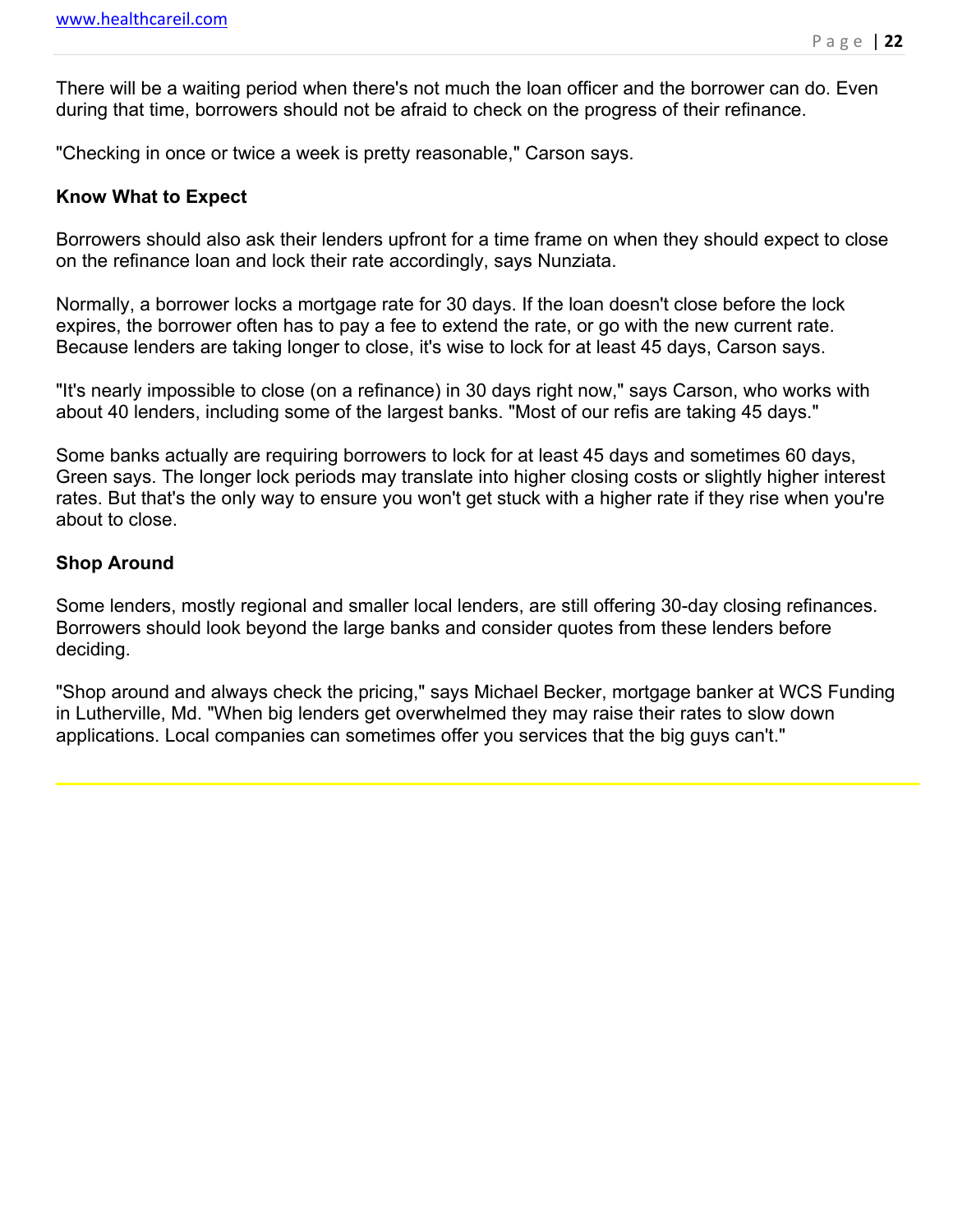## **EXPRESS SCRIPTS SUES WALGREEN FOR ENCOURAGING MEMBERS TO SWITCH PLANS**

Express Scripts sues Walgreen in contract dispute



Marley Seaman, AP Health Writer, On Wednesday September 14, 2011, 5:34 pm EDT

NEW YORK (AP) -- Pharmacy benefits manager Express Scripts Inc. said Wednesday that it is suing Walgreen Co., arguing the drugstore chain is trying to lure away its customers.

The lawsuit alleges that Walgreen is telling Express Scripts plan members, and especially Medicare Part D beneficiaries, that they will not be able to fill their prescriptions at Walgreen pharmacies unless they leave Express Scripts and switch to a new pharmacy benefits management plan. Express Scripts said this violates the contract between the two companies.

Express Scripts administers prescription drug benefits for health plan sponsors and members, and it pays drugstores like Walgreen to fill prescriptions. Walgreen has said it will stop doing business with Express Scripts Jan. 1 because the prescription drug manager is not paying it enough. The drugstore chain has said it will lose \$5.3 billion in revenue as a result, but that it would rather do that than conduct business on unacceptable terms.

In the lawsuit, Express Scripts said Walgreen is trying to get Express Scripts members to switch to new plans so it can keep their business and continue being paid to fill their prescriptions.

The St. Louis company has asked a court stop Walgreen from encouraging members to switch plans, saying it would hurt its business. Starting Oct. 15, Medicare Part D beneficiaries can enroll in a plan or leave their current plan and choose a new one. That "open enrollment" period ends Dec. 7.

Walgreen, of Deerfield, Ill., is the largest drugstore chain in the U.S. with more than 7,700 locations. It has said it gets about \$5.3 billion in annual revenue from Express Scripts, and Express Scripts said it gives Walgreen access to about 60 million people, including about 2.5 million people who get their prescriptions through Medicare Part D.

Walgreen did not immediately respond to requests for comment.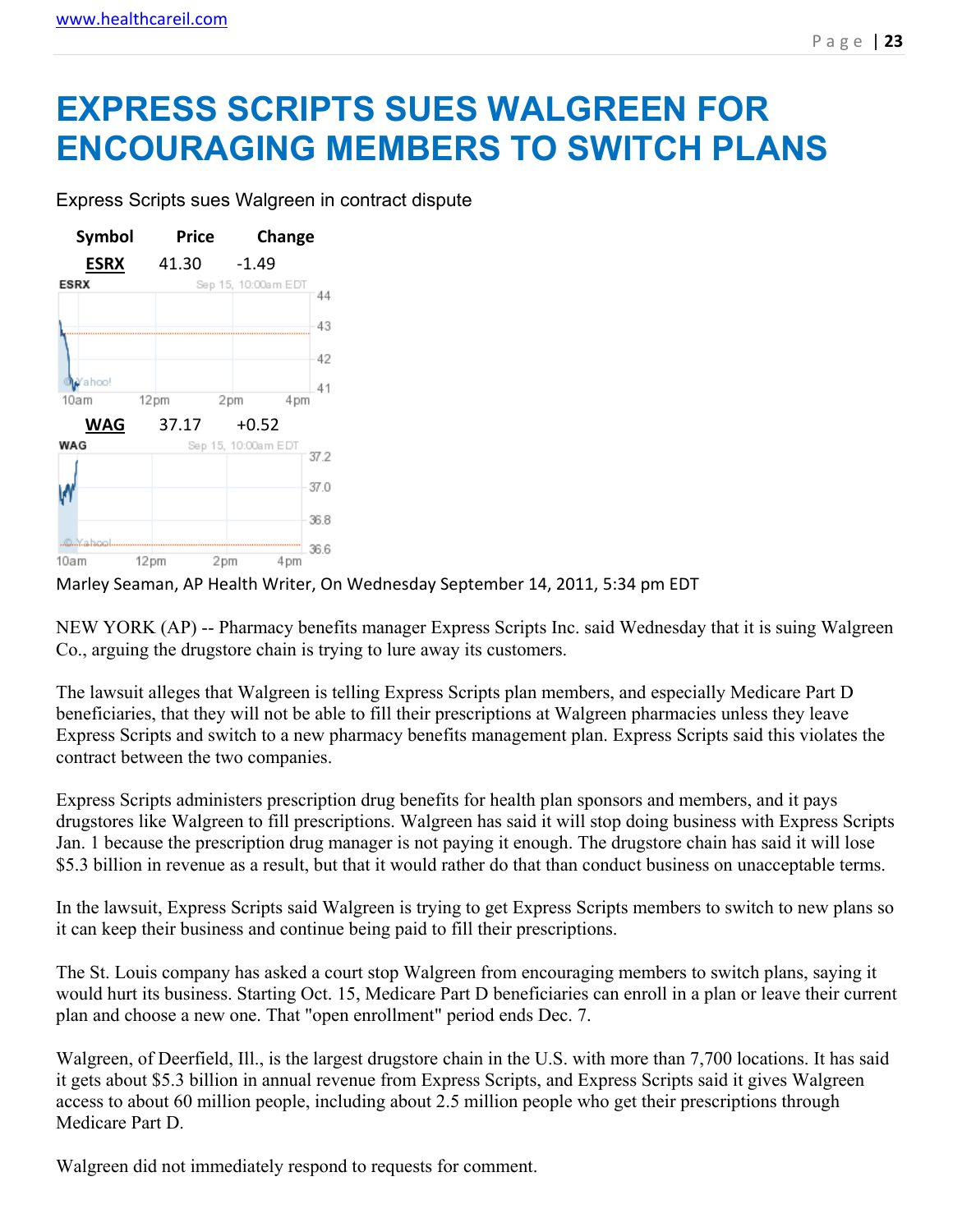The current contract between the companies lasts for three years, expiring in 2012. In June, Walgreen announced that it would stop doing business with Express Scripts at that time because Express Scripts wanted to cut its payments to unacceptably low levels and wanted too much control over other terms of the contract. On Sept. 6, Walgreen said negotiations are stalled and that it has begun informing clients that it won't participate in Express Scripts' networks after the contract ends.

Express Scripts said that, as part of the contract between the companies, Walgreen agreed it would not encourage members to leave Express Scripts plans or promote one Medicare Part D plan over another. The lawsuit alleges that Walgreen has done just that by sending letters to Express Scripts clients urging them to choose a plan with "Walgreens' coverage," including specific plans they could choose. It also said Walgreen has instructed employees to steer Express Scripts members away from Express Scripts.

During the dispute with Express Scripts, Walgreen launched a website called www.ichoosewalgreens.com. The site says Express Scripts clients will probably not be able to fill their prescriptions at Walgreen stores because the chain will probably not be part of Express Scripts' networks starting Jan. 1. It says that "If you'd like to ensure that you can continue to be able to fill your prescriptions at Walgreens and Duane Reade drug stores with uninterrupted service, you will need to select a different plan that includes Walgreens."

The lawsuit was filed Sept. 7 in the U.S. District Court for the Northern District of Illinois, Eastern Division.

Shares of Express Scripts declined \$1.14, or 2.6 percent, to \$42.79 in Thursday trading. Walgreen stock rose 72 cents, or 2 percent, to \$36.65.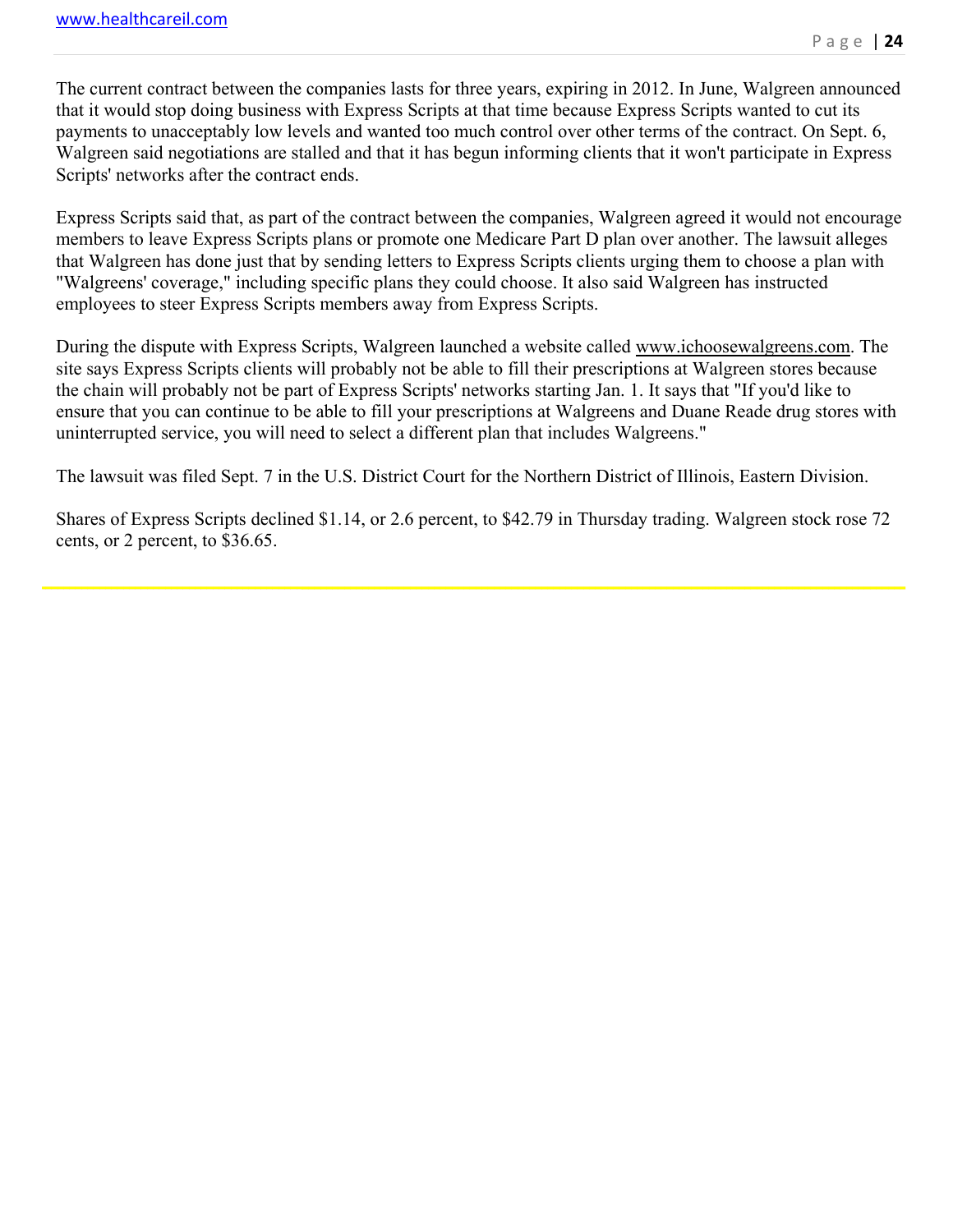# **10 Most Hated Jobs**

by Daniel Bukszpan Friday, September 16, 2011



At one time or another, we have all known at least one person who has hated his or her job. That person may have suffered silently or vented constantly, but at the end of the day there was no question this person was truly unhappy with where they spent at least 40 of his or her waking hours every week, for 51 weeks a year.

The reasons for job dissatisfaction vary. Low pay, irregular hours, and lack of a window seat are all assumed to be culprits, and to be sure they can all contribute to a bad

attitude on the job. These are actually not the primary factors driving a worker to regard tomorrow morning at 9 o'clock sharp with dread and ill will, however, according to one resource.

CareerBliss is an online resource that bases job satisfaction on multiple factors, including workplace culture, coworkers, and the boss.

According a survey of hundreds of thousands of employees conducted in 2011, CareerBliss determined the 10 most hated jobs, rated on a scale of 1 to 10. In almost all cases, respondents reported that the factors causing the most job dissatisfaction were not lousy pay or a desk near the bathroom. CareerBliss found that limited growth opportunities and lack of reward drove the misery index up more than anything else.

Read about the 10 jobs with the highest levels of employee unhappiness. The results may surprise you.

### **1. Director of Information Technology**

For all the press that teachers and nurses get for their long hours, low pay and thankless tasks, it may be surprising to see the most hated job was that of information technology director, according to CareerBliss. After all, the salary's pretty good and with information technology such a prevalent part of everyday business, an IT director can hold almost as much sway over the fate of some companies as a chief executive.

Still, IT directors reported the highest level of dissatisfaction with their jobs, far surpassing that of any waitress, janitor, or bellhop. Of those who responded to the survey, one simple, five-word response summed up the antipathy very well: "Nepotism, cronyism, disrespect for workers."

### **2. Director of Sales and Marketing**

A director of sales and marketing plans implements efforts to promote companies and generate business. Responsibilities often include budget management, public relations, and employee training.

Sales and marketing directors reported the second-highest level of job dissatisfaction of all survey respondents. The majority who responded negatively cited a lack of direction from upper management and an absence of room for growth as the main sources of their ire.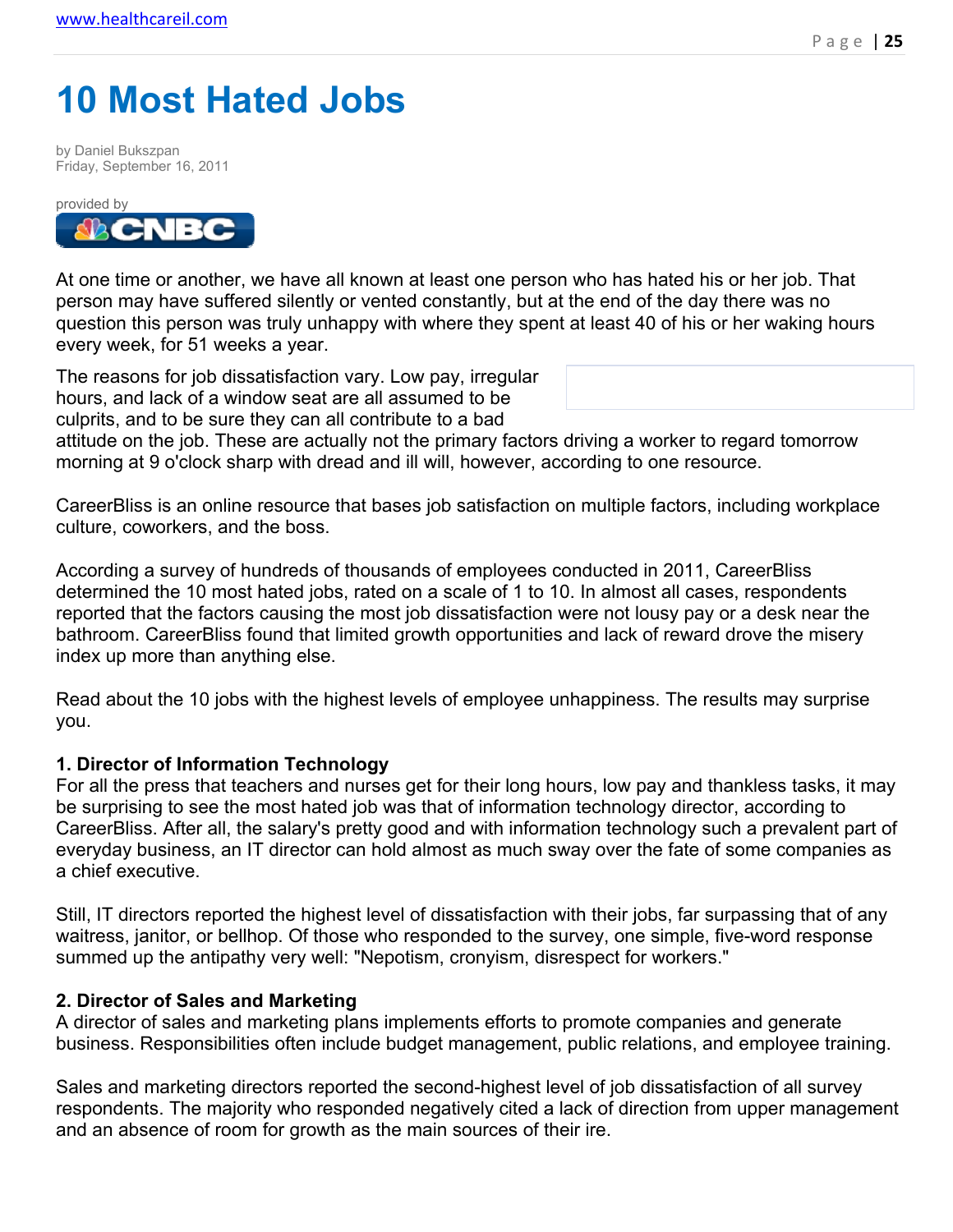### **3. Product Manager**

"Product manager" is a wide-ranging job title that takes on many meanings, depending on the company and its sector. In some cases, the job requires simply evaluating what products are best suited to a company's business model, and in others marketing, resource management, and scheduling are involved.

The level of job dissatisfaction was very high for this position. One respondent complained that it restricted growth, saying that it was "very hard to grow up the ranks." Another was less polite and said "the work is boring and there's a lot of clerical work still at my level."

### **4. Senior Web Developer**

Senior web developers design, maintain, and develop applications for the Internet. With every business expected to have some kind of Internet presence these days, developers are found working in every type of company, in a full-time, part-time, or freelance capacity.

A senior developer is expected to be fluent in client-side and server-side contexts, and know his or her way around Python, Ruby, or whatever other arcane technology requires taming. Senior developers reported a high degree of unhappiness in their jobs, attributable to a perception their employers are unable to communicate coherently, and lack an understanding of the technology.

### **5. Technical Specialist**

A technical specialist "leads the analysis, definition, design, construction, testing, installation, and modification of medium to large infrastructures," according to CareerBliss. This means that if a company wants to design a project, the technical specialist evaluates it to see what's possible and what isn't.

The job is a lead position that requires intimate knowledge of engineering; familiarity with Linux helps, too. However, technical specialists reported that for all their expertise, they were treated with a palpable level of disrespect. They cited a "lack of communication from upper management" and felt their "input was not taken seriously."

### **6. Electronics Technician**

Electronics technicians maintain, troubleshoot and collect monthly measurement data for electronic systems. They work in every sector and can be employed with the phone company, a chain of fastfood restaurants, or the U.S. Navy. Whatever the case, technicians work on-site and off-site, have constant contact with clients, and must have an ability to quickly solve complex technical problems under intense pressure.

Employee dissatisfaction in this job is attributable to several factors. One respondent complained of having "too little control," while another had a litany of complaints: "Work schedule, lack of accomplishment, no real opportunity for growth, peers have no motivation to work hard, no say in how things are done, hostility from peers towards other employees."

### **7. Law Clerk**

Clerkships are among the most highly sought-after positions in the legal profession. A law clerk assists judges as they write opinions, and the ones who get the job are almost always near the top of their class at law school. Six justices of the U.S. Supreme Court, including Elena Kagan and current Chief Justice John Roberts, were all law clerks early in their careers.

The job clearly beefs up a resume. Yet law clerks still report high levels of dissatisfaction. The hours are long and grueling, and the clerk is subject to the whims of sometimes mercurial personalities. The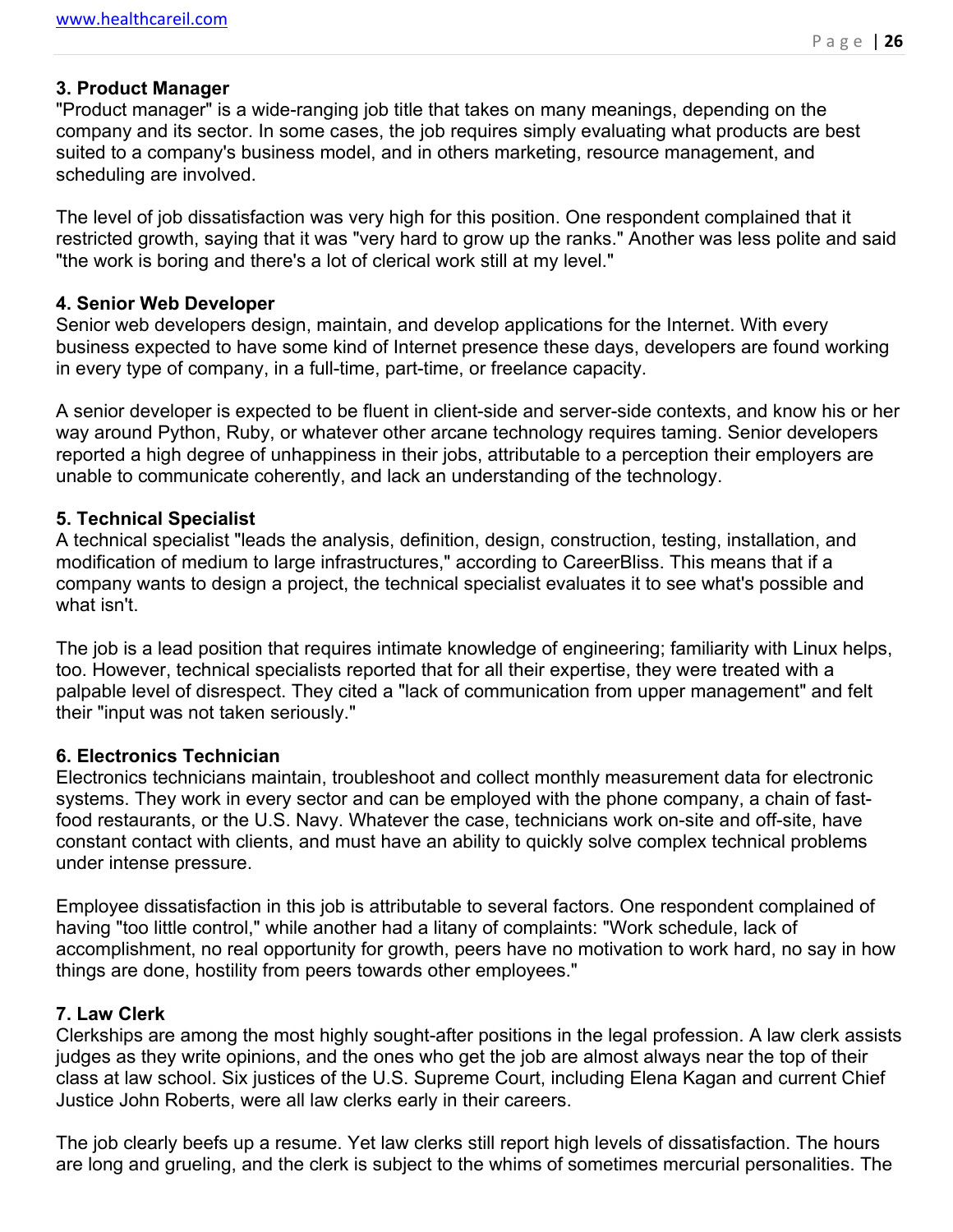Bureau of Labor Statistics also reported the job brings in a median salary of \$39,780 a year—not exactly striking it rich—and those looking for advancement within the position simply will not find it.

### **8. Technical Support Analyst**

Technical support analysts help people with their computer issues. This typically amounts to calmly communicating technical advice to panicked individuals, often over the phone, and then going on site to find the client simply hadn't turned the printer on.

Technical support analysts often work in a variety of environments, and they may be required to travel at a moment's notice, sometimes on holidays or weekends. After all, there's no telling when a client's computer-whiz nephew might make a minor tweak to his machine, with disastrous results.

In the words of one of the respondents, "You can do better, really."

### **9. CNC Machinist**

CNC machinists operate computer numerical control machines. For the uninitiated, this is a machine that operates a lathe or a mill. On the upside, it renders obsolete processes that used to be performed by hand, at a slow pace and with high risk to the operator's life and limb.

Now that the CNC operator has had most of the physical hazards of manufacturing replaced by a machine, there's not a lot to do but push buttons and perform equipment inspections to make sure the coolant is at a safe level. Since it's a specialized skill, the job offers no room for advancement, which caused respondents to report a high degree of dissatisfaction.

### **10. Marketing Manager**

A marketing manager is responsible for overseeing advertising and promotion. This involves developing strategies to meet sales objectives, based on the study of such factors as customer surveys and market behavior.

According to CareerBliss, respondents in this position most often cited a lack of direction as the primary reason for job dissatisfaction. The most optimistic respondent described it as "tolerable," and gave it the faintest praise possible by saying, "It's a job." (In this labor market, that's not such a bad thing.)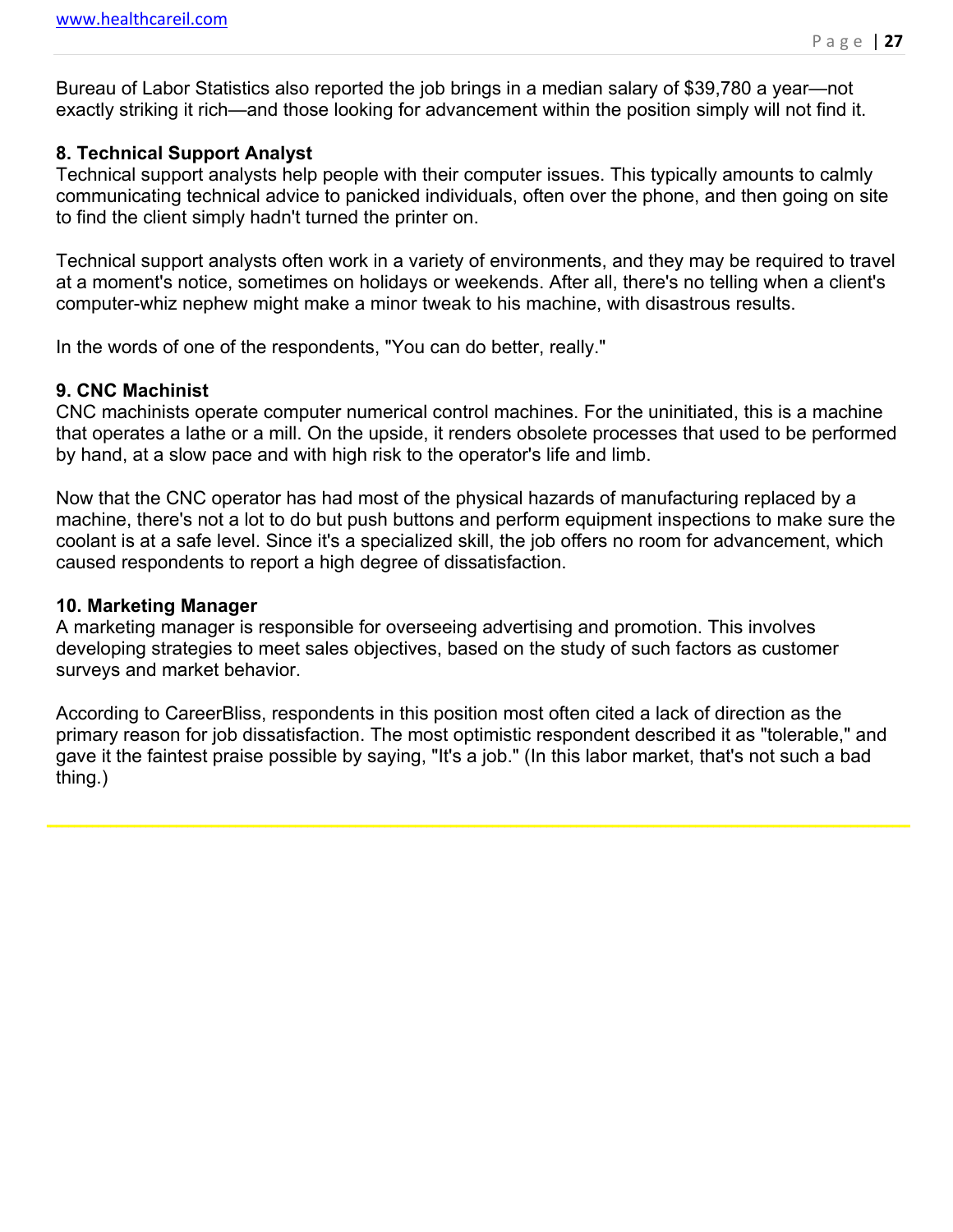# **Comparing health insurance plans to become easier**

Gregory Karp Spending Smart

September 16, 2011

If you've tried shopping for health insurance, you know how frustrating it can be, because much of the language isn't in plain English and too often the actual costs are hidden or unclear.

But come next March, shopping for health insurance should become much easier. Under the federal health care overhaul adopted in 2009, health insurance companies and employers who offer health coverage to workers will be required to provide clear and consistent information about your health plan.

The information will include:

•

An easy-to-understand summary of benefits and coverage;

A uniform glossary of terms commonly used in health insurance;

The annual premium and annual deductible;

What the policy doesn't cover;

What your costs will be if you go to a doctor who's not in your plan's network versus one who is.

The new form will also list common medical scenarios, such as pregnancy, cancer and diabetes; include information such as premiums and patient cost-sharing; and cite the bottom-line cost for treatment of those conditions.

By making the terms of insurance plans easier to understand, consumers are less likely to find themselves in health plans that don't meet their needs, said Lynn Quincy, senior health policy analyst at Consumers Union.

It's absolutely a great idea," she said. "It's a really big issue that consumers face when trying to compare health insurance plans.

"Consumers Union has heard too many stories of consumers that purchased a health insurance plan that they didn't understand," Quincy said. "Creating this health insurance disclosure will help reduce that confusion much in the same way that recent disclosures for mortgage terms or credit cards have helped to better inform consumers."

Health insurance companies say they strive to make their materials understandable and are concerned that the rules will burden them with unnecessary paperwork.

"Health plans increasingly provide user-friendly online tools and clear materials to make sure that consumers understand the benefits and costs of their health insurance policies," said Robert Zirkelbach, spokesman for America's Health Insurance Plans, which represents the industry. "The benefits of providing a new summary of coverage document must be balanced against the increased administrative burden and higher costs to consumers and employers."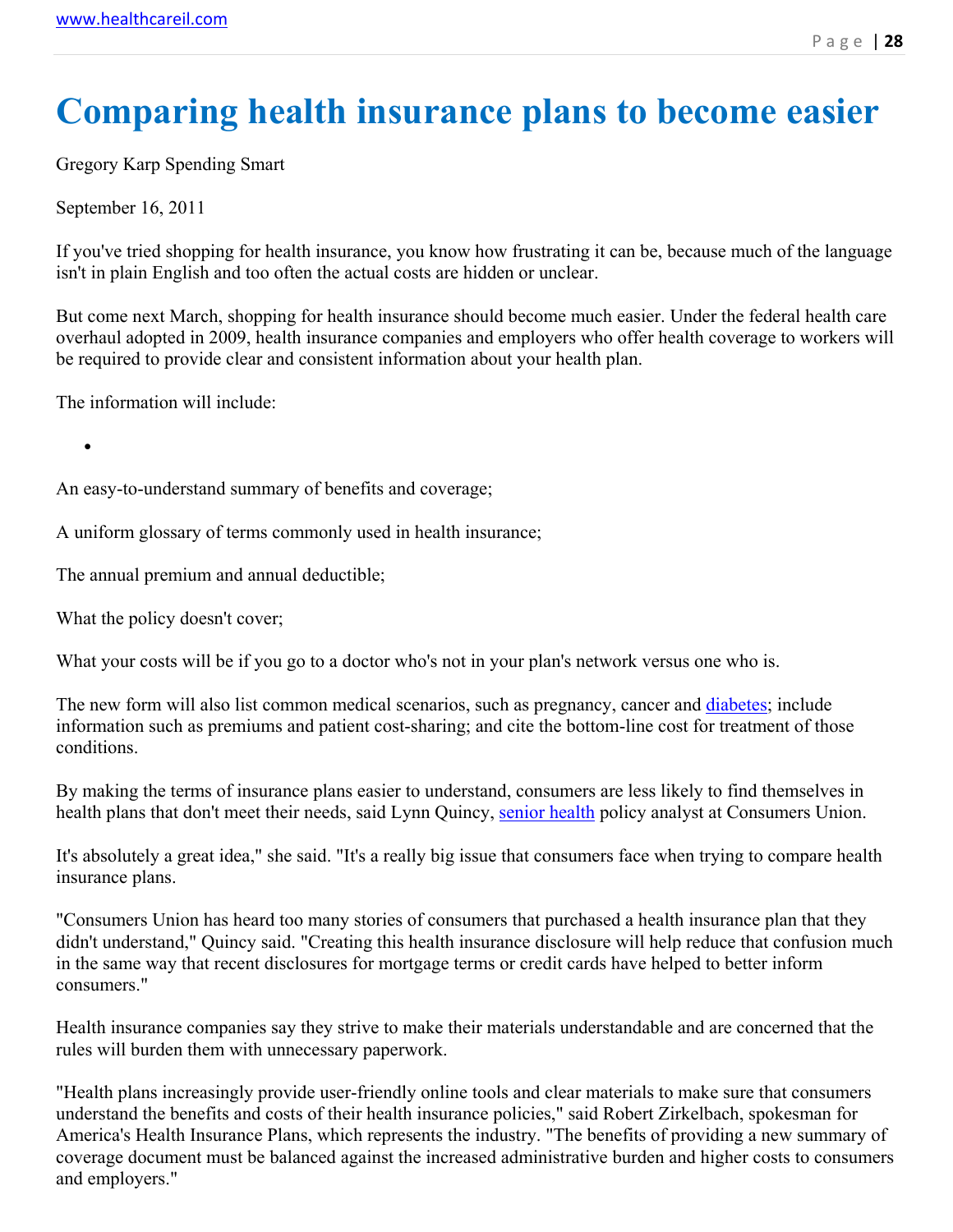Health insurance is essential for everyone to have, so do as much homework before purchasing a policy as you would before buying a car. In fact, you should approach health insurance with even more urgency.

Until the new form takes effect March 23, 2012, here's how to shop for health insurance:

Assess your needs

A healthy 25-year-old man may not need all the "bells and whistles" in a plan if he doesn't go to the doctor very often, said Keith Mendonsa, consumer specialist with eHealthInsurance.com.

But the needs of a woman planning to have children or a person with a chronic illness are very different.

If you take lots of prescription drugs, "you will want to buy a plan that will offer you prescription drug coverage and will help you pay for it," he said.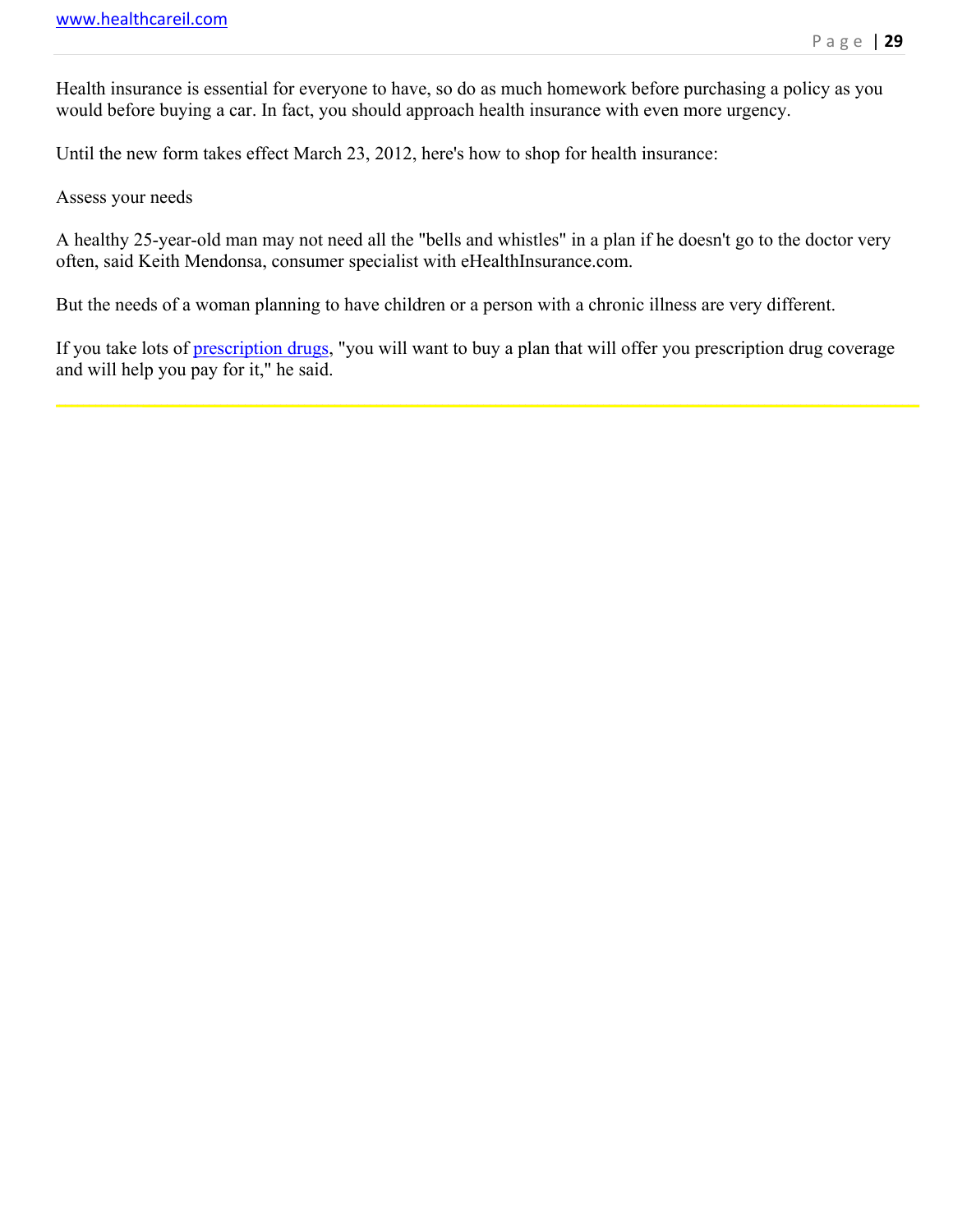# **Hearing aids can help dementia patients**

### **Devices can help increase memory and improve social interaction, local health experts say**



Dr. Ronna Fisher, audiologist and owner of Hearing Health Center, which has locations in Chicago and three suburbs (Marina Makropoulos/For the Chicago Tribune)

Malcolm Garcia, Special to the Tribune

*September 21, 2011* 

Hearing aids might help increase memory, reduce **anxiety** and increase social interaction among dementia patients, local health experts say.

"Whether you have dementia or not, you need to hear," said Ronna Fisher, audiologist and founder and president of Hearing Health Center in Chicago and three suburbs. "It's not normal not to hear. Hearing is what makes us happy in our relationships. If you can't hear, you stop talking."

Improved sensory perception won't stop the progression of dementia caused by Alzheimer's disease, experts said, but increasing the ability to hear will help reduce a patient's loneliness and confusion.

The staff at Smith Village, a continuing-care retirement community in Chicago's Beverly neighborhood, said it has noticed increased participation among residents who address their hearing problems.

"Getting hearing aids does help them," said Diane Morgan, memory support coordinator. "When their hearing is down, they experience paranoia or anxiety because they can't hear what's being said to them."

Fisher, whose father suffered hearing loss at an early age, said she began noticing in 2008 that when her dementia patients were fitted with hearing aids  $-$  especially deep-insert hearing devices that remain in the ear for three months at a time –– they socialized more and their memories improved.

In a study released this year, researchers at Johns Hopkins Medicine and the National Institute on Aging found that seniors suffering from hearing loss were more likely to develop dementia over time than those who retain their hearing. Among other things, the research suggests that hearing loss could lead to social isolation, a risk factor for dementia.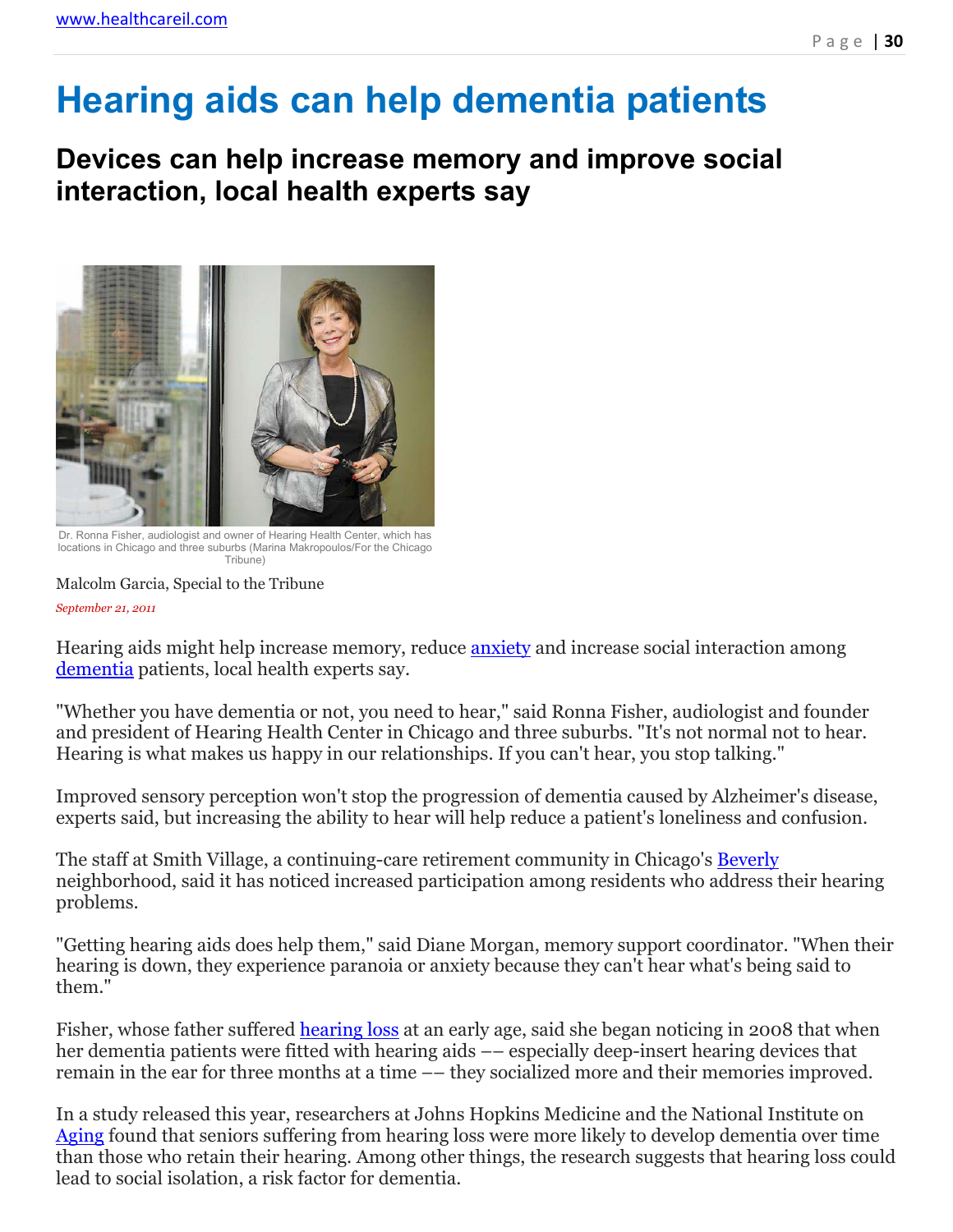The research should offer hope to physicians treating dementia patients, said Dr. Marsel Mesulam, director of the Cognitive Neurology and Alzheimer's Disease Center at Northwestern Memorial Hospital and Northwestern's medical school.

"Doctors and health care providers treating elderly patients should not throw up their hands treating dementia," Mesulam said. "They can look at other factors that are treatable, like hearing loss or vision."

Alzheimer's is the most common form of dementia, a term used to describe the common symptoms of memory loss and declining cognitive abilities that interfere with daily life, according to the Alzheimer's Association. The disease accounts for 50 to 80 percent of dementia cases. Other causes of dementia include brain injuries, infections and tumors, and vascular, Parkinson's and other diseases that affect neurological function.

Nancy Rainwater, a spokeswoman for the Greater Illinois Chapter of the Alzheimer's Association, said that at the very least, a person's hearing loss might cause caregivers to assume there is dementia when there is not.

"Each patient is different," Rainwater said. "Get a formal diagnosis."

Naperville resident Debby Berger began taking her 86-year-old mother to Hearing Health Center last year. At the time, her mother's memory had declined. Since she has been fitted with deep-insert hearing devices, her memory has improved.

"Now that she can hear, if you tell her something, she remembers it," Berger said.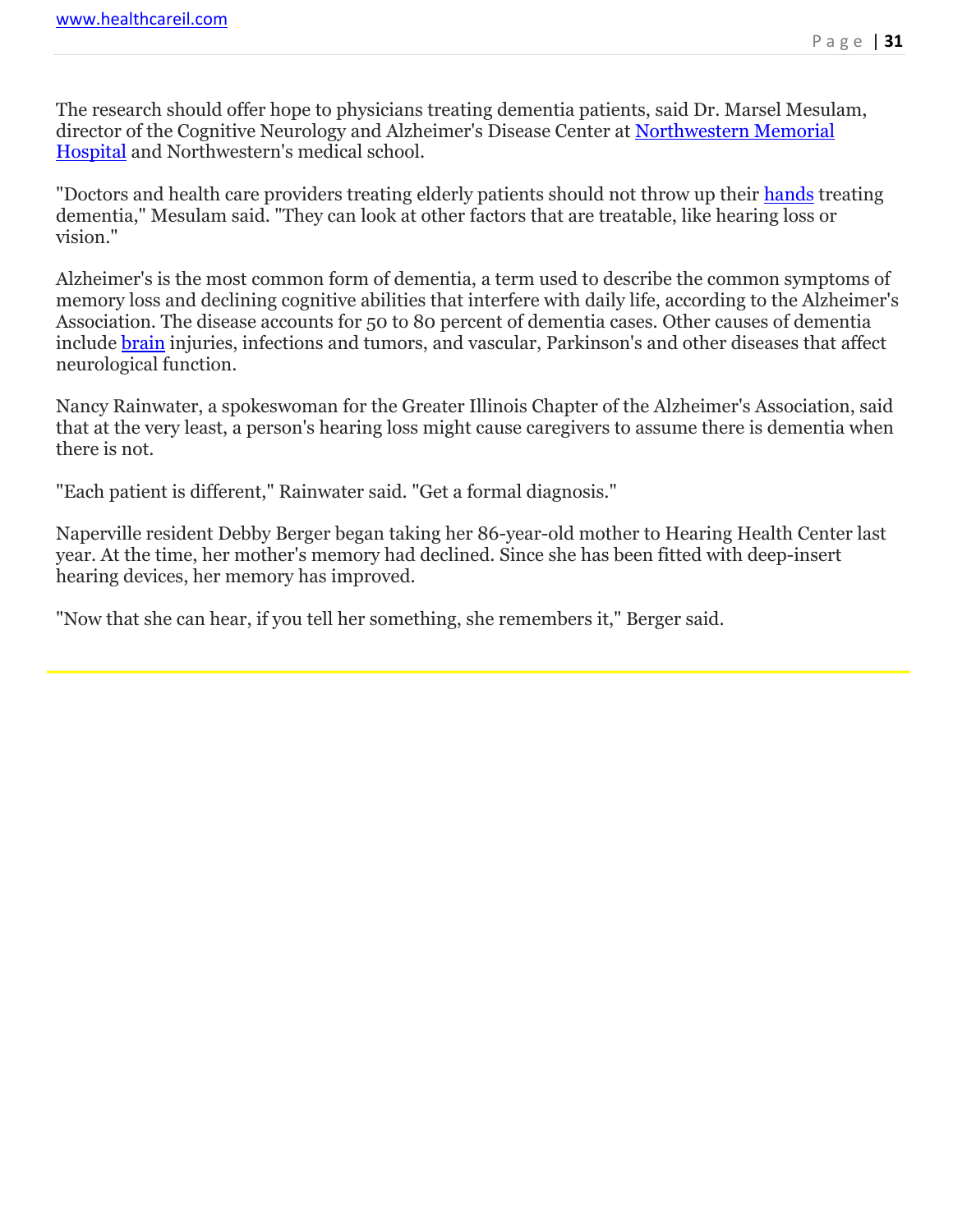# **RULES TO STAY THIN FOR LIFE**

#### **The 7 Laws of Leanness**

By David Zinczenko with Matt Goulding Sep 27, 2011



**Eat This, Not That** 

by **David Zinczenko with Matt Goulding** 

Why do some people seem naturally thin—able to torch cheeseburgers instantly and never gain a pound? And why do some of us—okay, most of us—sweat and diet and sweat and diet some more, and never lose enough to get the body we want?

Because those "naturally thin" people actually live by a series of laws that keep them from ever gaining weight. And if you know their secrets, you can indulge and enjoy and never gain another pound as long as you live.

As the editor-in-chief of *Men's Health,* I've spent the past two decades interviewing leading experts, poring over groundbreaking studies, and grilling top athletes, trainers, and celebrities for their health and fitness advice. And I've learned that what separates the fit from the fat, the slim from the sloppy, the toned from the torpid, is a set of rules. And what's amazing is that none of them involves spending hours on a treadmill, eating nothing but grapefruit and tree bark, or having part of the small intestine replaced with fiberfill. Follow these simple rules and weight loss will be automatic.

### **LAW #1: Lean People Don't Diet**



What? Of course lean people diet! They're just magically better at denying themselves than the rest of us are, right?

No. In reality, studies show that the number one predictor of future weight gain is being on a diet right now. Part of the reason is that restricting calories reduces strength, bone density, and muscle mass—and muscle is your body's number-one calorie burner. So by dieting, you're actually setting yourself up to gain more weight than ever. And a recent study in the journal *Psychosomatic Medicine* showed that tracking your diet in a food journal can actually boost your stress levels, which in turn increases your level of a hormone called cortisol, and cortisol is linked to—you guessed it—weight gain.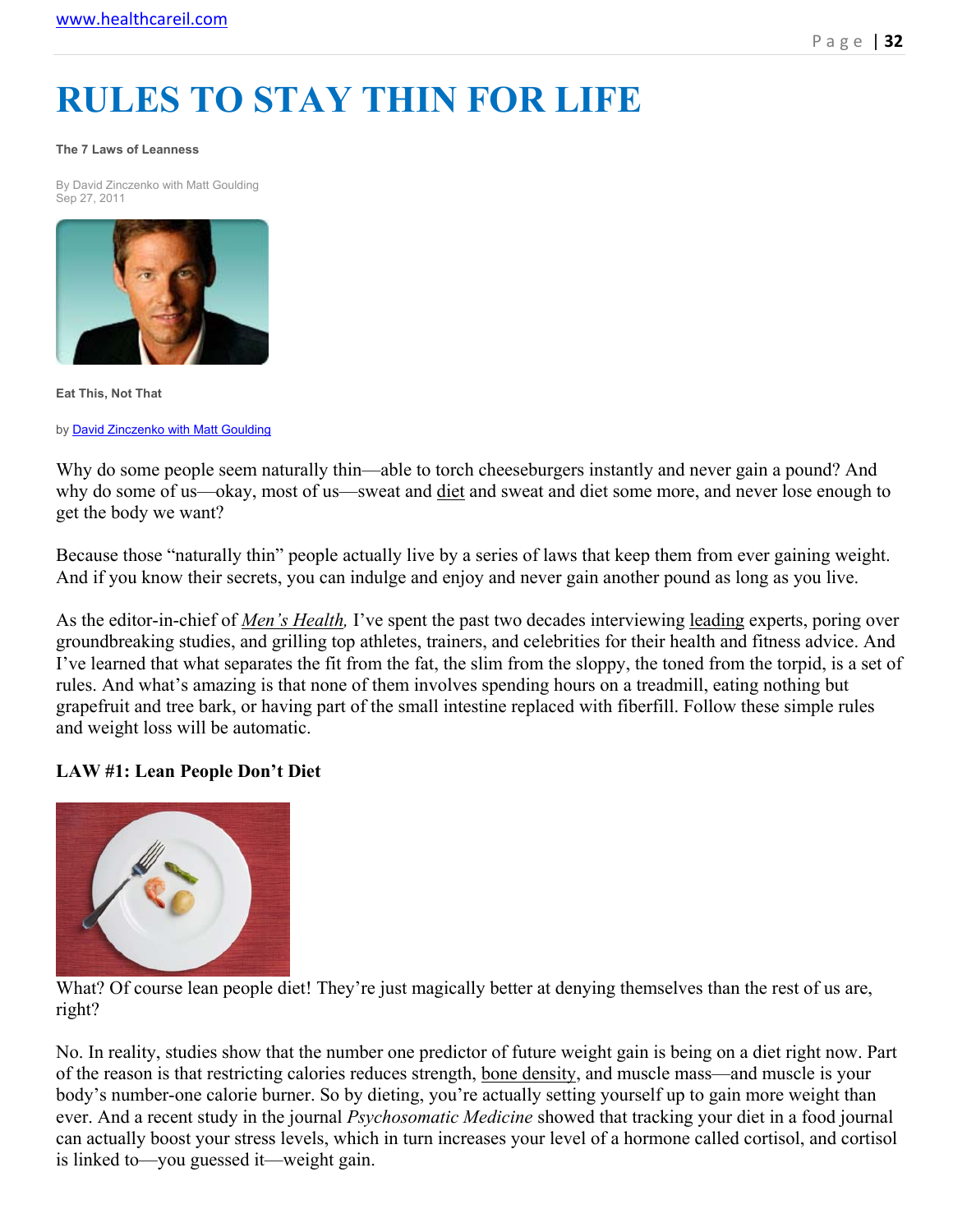FAT-FIGHTING FIBER: Get 25 grams of fiber a day—the amount in about 3 servings of fruits and vegetables—and you can boost fat burn up to 30 percent. For more tips on fighting fat and toning your midsection, follow me right here on Twitter. Or try any of these 50 Ways to Lose 10 Pounds!

**LAW #2: Lean People Don't Go Fat-Free** 



A European study tracked nearly 90,000 people for several years and discovered that participants who tried to eat "low fat" had the same risk of being overweight as those who ate whatever they wanted.

Fat doesn't make you fat, period. Indeed, you need fat in your diet to help you process certain nutrients, like vitamins A, D, and E, for example. And many "fat-free" foods are loaded with sugar, and therefore have even more calories than their full-fat cousins. Even the American Heart Association says that fat-free labels lead to higher consumption of unhealthy sweets. Fat keeps you full and satisfied. Fat-free will send you running back to the fridge in an hour, hungry for more.

### **LAW #3: Lean People Sit Down to Eat**



In fact, the more you sit down and enjoy your food, the leaner you're going to be. Punishing yourself only makes you fat!

Greek researchers recently reported that eating more slowly and savoring your meal can boost levels of two hormones that make you feel fuller. And researchers at Cornell University found that when people sat down at the table with already full plates of food, they consumed up to 35 percent less than they did when eating familystyle—that is, by passing serving dishes around the table.

FIX IT WITH FOOD! Check out our list of the 40 Foods with Superpowers—foods that, even in moderation, can strengthen your heart, fortify your bones, and boost your metabolism so you can lose weight more quickly.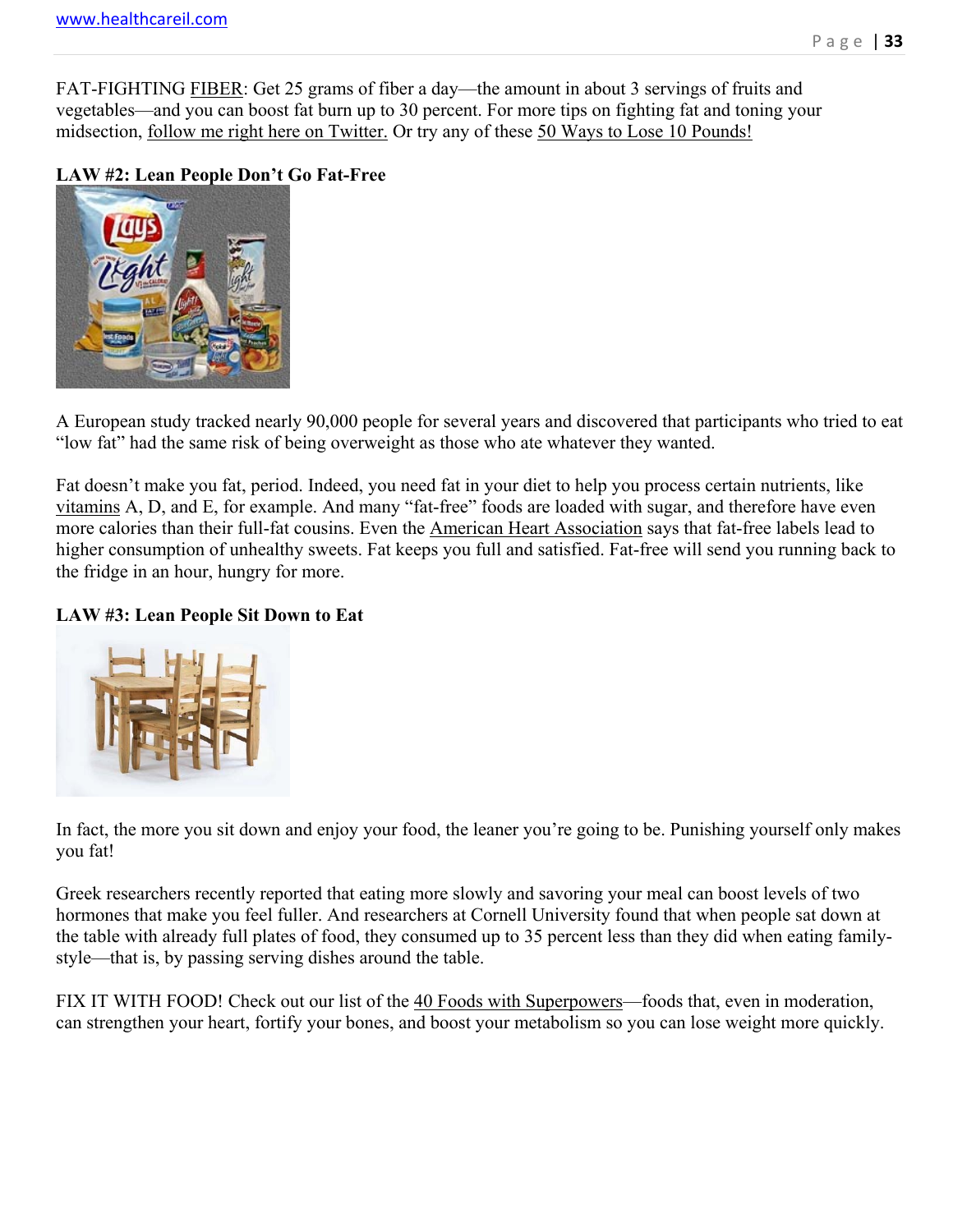

### **LAW #4: Lean People Know What They're Going to Eat Next**

Planning your responses to hunger may help you shed pounds faster, say Dutch researchers. They posed their subjects questions like "If you're hungry at 4 p.m., then . . . what?" Those who had an answer ("I'll snack on some almonds") were more successful at losing weight than those who didn't have an answer.

One of the best things about the brand-new *Eat This, Not That! 2012* is that it helps you find fat-fighting food no matter where you are: movie theater, coffee shop, vending machine. It also includes this list of foods that should never see the inside of your belly: The NEW 20 Worst Foods in America.

### **LAW #5: Lean People Eat Protein**



In a recent European study, people who ate moderately high levels of protein were twice as likely to lose weight and keep it off as those who didn't eat much protein.

A *New England Journal of Medicine* study looked at a variety of eating plans and discovered that eating a diet high in protein and low in refined starches (like white bread) was the most effective for weight loss. Protein works on two levels: First, you burn more calories to digest it. Second, because your body has to work harder to digest a Big Mac than, say, a Ho Ho, you stay fuller longer.

STEALTH HEALTH FOODS: Power up your diet by expanding your menu. Here are The 7 Healthiest Foods You're Not Eating.

### **LAW #6: Lean People Move Around**



I don't mean climbing Kilimanjaro, breaking the tape at the Boston Marathon, or spending 24 hours at 24 Hour Fitness. I mean going for a short bike ride (20 minutes burns 200 calories), taking a leisurely walk (145 calories every 51 minutes), wrestling with your kids (another 100 calories smoked in 22 minutes), or fishing (there's 150 calories gone in an hour—even more if you actually catch something).

Simply put, fit people stay fit by having fun. Scientists have a name for how you burn calories just enjoying yourself. It's called NEAT: non-exercise activity thermogenesis. Sounds complicated, like something only policy wonks at a global warming summit are qualified to discuss. But it's pretty simple: Pick a few activities that you